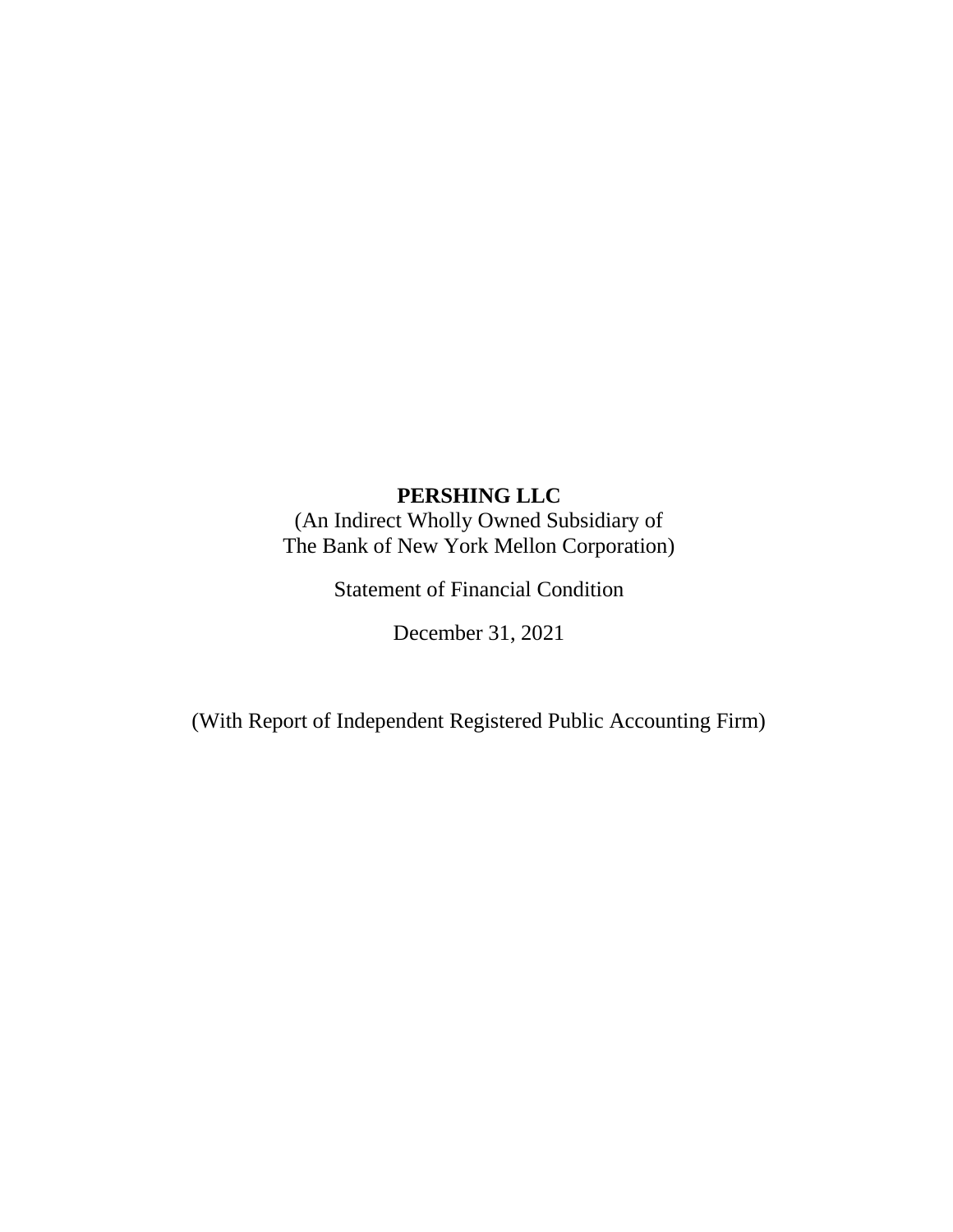(An Indirect Wholly Owned Subsidiary of The Bank of New York Mellon Corporation)

Statement of Financial Condition

December 31, 2021

## **Table of Contents**

|                                                         | Page          |
|---------------------------------------------------------|---------------|
| Report of Independent Registered Public Accounting Firm |               |
| <b>Statement of Financial Condition</b>                 |               |
| Notes to Statement of Financial Condition               | $\mathcal{P}$ |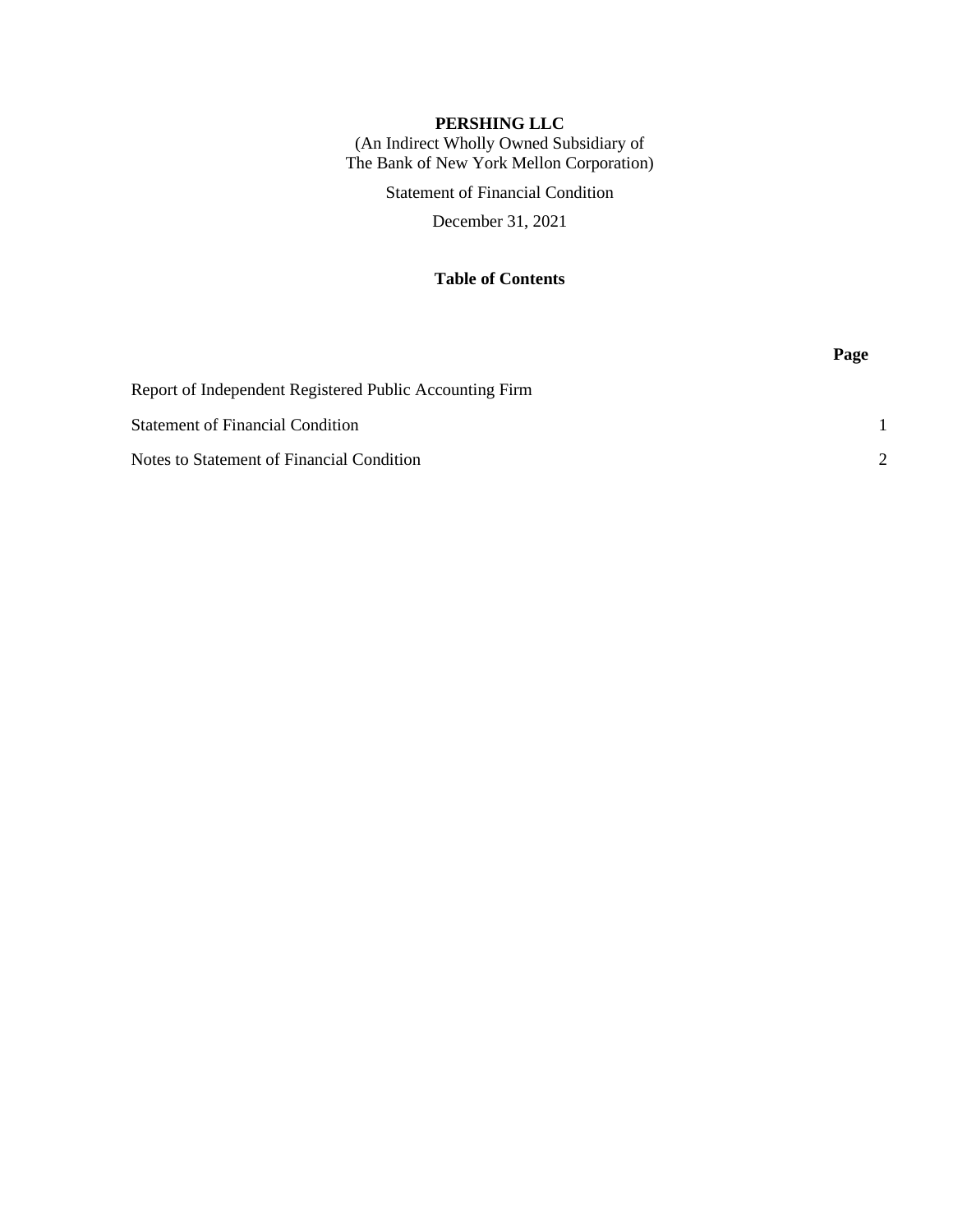

KPMG LLP 345 Park Avenue New York, NY 10154-0102

### **Report of Independent Registered Public Accounting Firm**

To the Member and Board of Managers Pershing LLC:

### *Opinion on the Financial Statement*

We have audited the accompanying statement of financial condition of Pershing LLC (the Company) as of December 31, 2021, and the related notes (collectively, the financial statement). In our opinion, the financial statement presents fairly, in all material respects, the financial position of the Company as of December 31, 2021, in conformity with U.S. generally accepted accounting principles.

### *Basis for Opinion*

This financial statement is the responsibility of the Company's management. Our responsibility is to express an opinion on this financial statement based on our audit. We are a public accounting firm registered with the Public Company Accounting Oversight Board (United States) (PCAOB) and are required to be independent with respect to the Company in accordance with the U.S. federal securities laws and the applicable rules and regulations of the Securities and Exchange Commission and the PCAOB.

We conducted our audit in accordance with the standards of the PCAOB. Those standards require that we plan and perform the audit to obtain reasonable assurance about whether the financial statement is free of material misstatement, whether due to error or fraud. Our audit included performing procedures to assess the risks of material misstatement of the financial statement, whether due to error or fraud, and performing procedures that respond to those risks. Such procedures included examining, on a test basis, evidence regarding the amounts and disclosures in the financial statement. Our audit also included evaluating the accounting principles used and significant estimates made by management, as well as evaluating the overall presentation of the financial statement. We believe that our audit provides a reasonable basis for our opinion.

KPMG LLP

We have served as the Company's auditor since 2007.

New York, New York February 25, 2022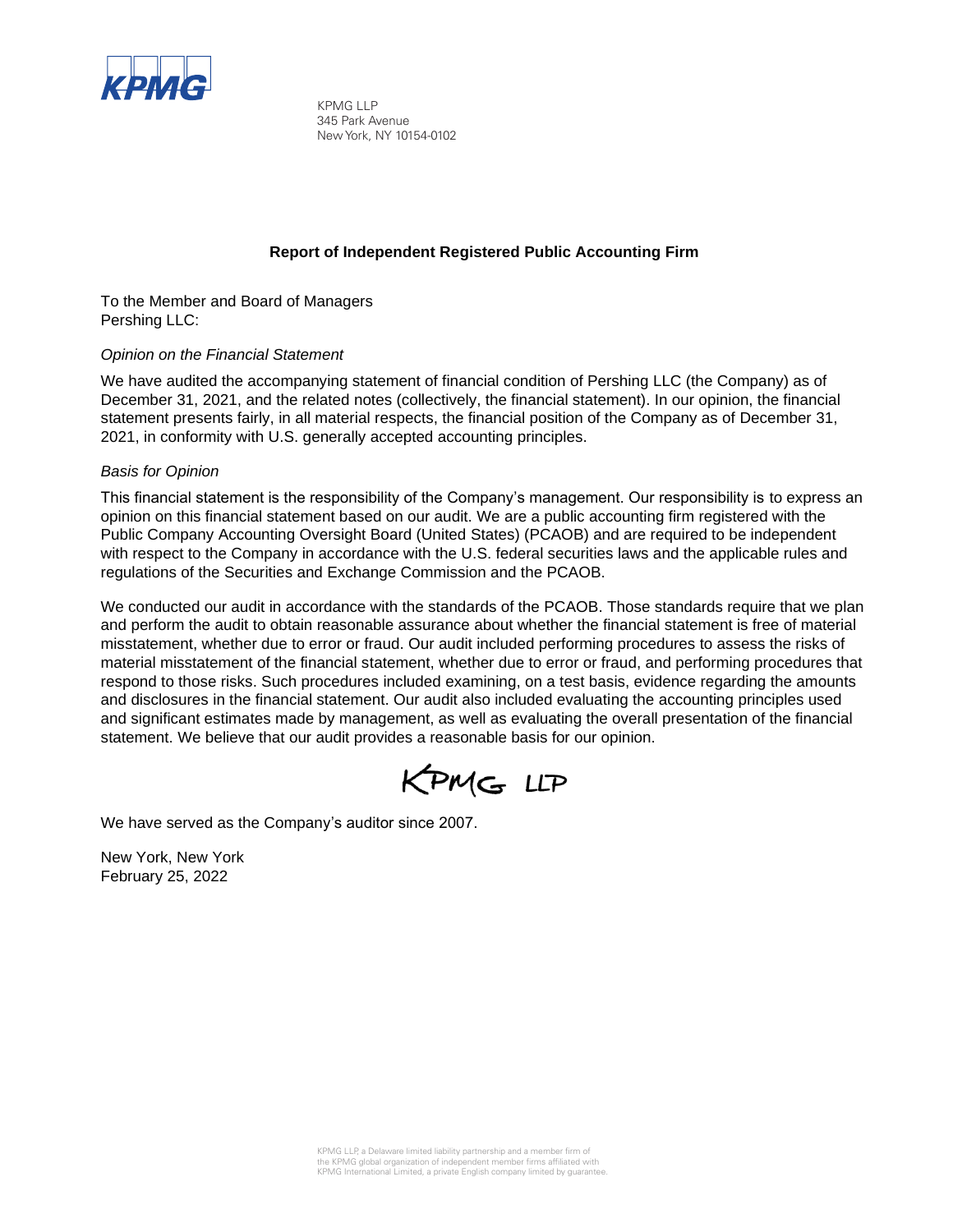(An Indirect Wholly Owned Subsidiary of The Bank of New York Mellon Corporation)

Statement of Financial Condition

December 31, 2021

(Dollars in millions)

### **Assets**

| Cash and cash equivalents                                    | \$<br>266    |
|--------------------------------------------------------------|--------------|
| Cash and securities segregated for regulatory purposes       | 3,822        |
| Collateralized financing agreements:                         |              |
| Securities borrowed                                          | 8,812        |
| Securities purchased under agreements to resell              | 5,428        |
| Receivables:                                                 |              |
| Customers                                                    | 17,756       |
| Broker-dealers and clearing organizations                    | 2,084        |
| <b>Affiliates</b>                                            | 392          |
| Intangible assets                                            | 2            |
| Financial instruments owned, at fair value                   | 31           |
| Other assets                                                 | 744          |
| <b>Total assets</b>                                          | \$<br>39,337 |
| <b>Liabilities and Member's Equity</b>                       |              |
| Liabilities:                                                 |              |
| Overdrafts payable                                           | \$<br>363    |
| Collateralized financing agreements:                         |              |
| Securities loaned                                            | 1,541        |
| Securities sold under agreements to repurchase               | 5,965        |
| Payables:                                                    |              |
| Customers                                                    | 21,712       |
| Broker-dealers and clearing organizations                    | 3,953        |
| <b>Affiliates</b>                                            | 1,839        |
| Financial instruments sold, not yet purchased, at fair value | 1            |
| Accounts payable, accrued expenses and other                 | 509          |
| <b>Total liabilities</b>                                     | 35,883       |
|                                                              |              |
| Member's equity:                                             |              |
| Member's contributions                                       | 1,037        |
| Accumulated earnings                                         | 2,417        |
| Total member's equity                                        | 3,454        |
| Total liabilities and member's equity                        | \$<br>39,337 |

See accompanying notes to statement of financial condition.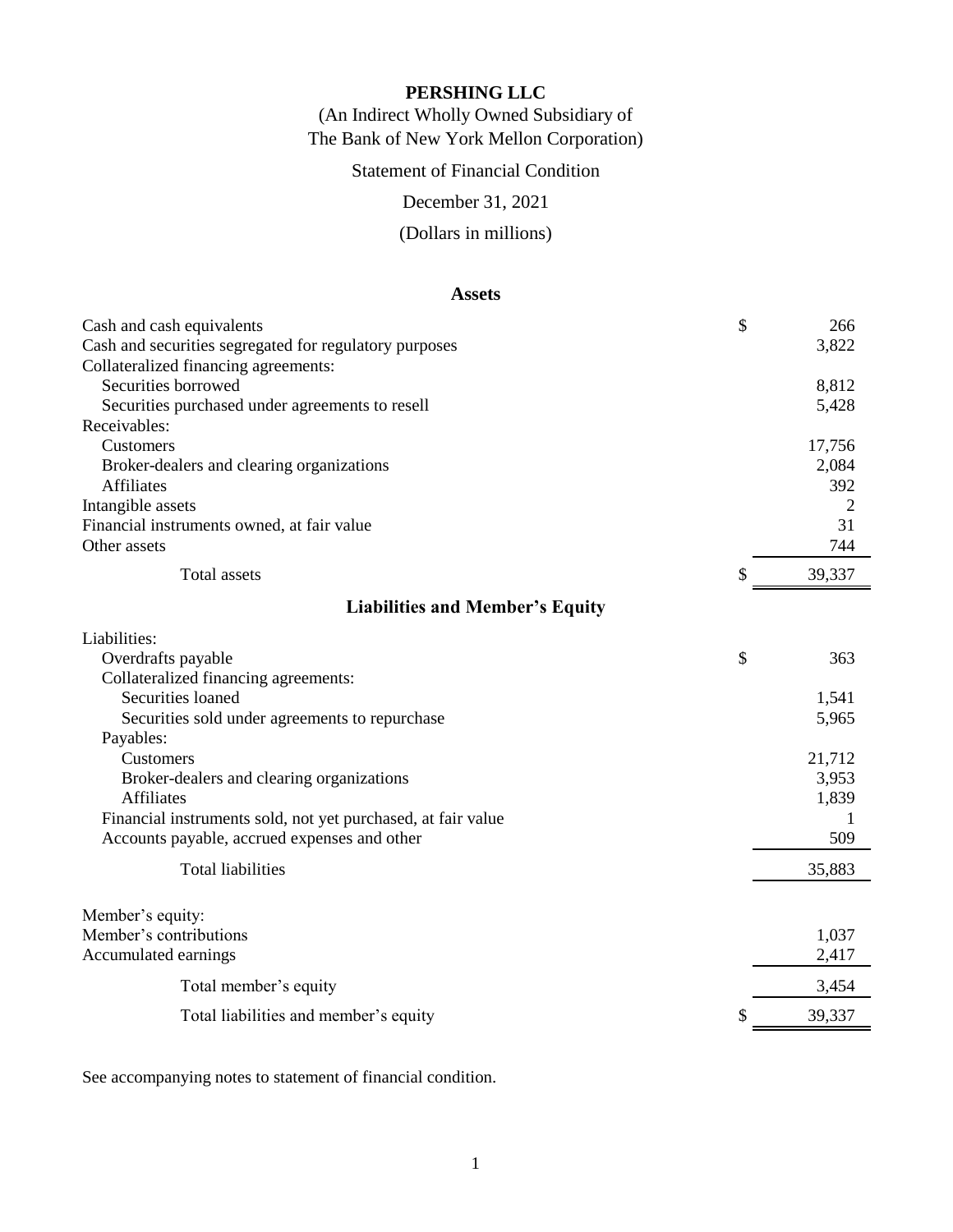(An Indirect Wholly Owned Subsidiary of The Bank of New York Mellon Corporation)

Notes to Statement of Financial Condition

December 31, 2021

### **(1) Organization and Description of Business**

Pershing LLC (the Company) is a single member Delaware Limited Liability Company and a wholly owned subsidiary of Pershing Group LLC (the Parent), which is a wholly owned subsidiary of The Bank of New York Mellon Corporation (BNY Mellon).

The Company is registered as a securities broker-dealer with the Securities and Exchange Commission (SEC) authorized to engage in fully disclosed and omnibus clearing, sales and trading and brokerage services. The Company is a member of the New York Stock Exchange, Inc. (NYSE), Financial Industry Regulatory Authority (FINRA), Chicago Board of Options Exchange, Inc., Securities Investor Protection Corporation (SIPC), and other regional exchanges.

### **(2) Summary of Significant Accounting Policies**

The Company's statement of financial condition is prepared in accordance with accounting principles generally accepted in the United States of America which requires management to make estimates and assumptions that affect amounts reported in the statement of financial condition and accompanying footnotes. Management believes that the estimates utilized in the statement of financial condition are reasonable. Actual results could differ from these estimates. Market conditions could increase the risk and complexity of the judgments in these estimates.

### *(a) Cash and Cash Equivalents*

The Company defines cash and cash equivalents as highly liquid investments with original maturities of three months or less.

### *(b) Cash and Securities Segregated for Regulatory Purposes*

The Company defines cash and securities segregated for regulatory purposes as deposits of cash and qualified securities that have been segregated in special reserve bank accounts for the benefit of customers and the proprietary accounts of brokers (PAB) under Rule 15c3-3 of the SEC. Restricted cash consists of excess client funds and totaled \$3.8 billion at December 31, 2021. Restricted cash is included in cash and securities segregated for regulatory purposes on the statement of financial condition.

### *(c) Collateralized Financing Agreements*

Securities borrowed and securities loaned are collateralized financing arrangements that are recorded at the amount of cash collateral advanced or received. For securities borrowed, the Company deposits cash or other collateral with the lender. For securities loaned, the Company receives cash collateral that typically exceeds the market value of securities loaned.

Securities sold under agreements to repurchase (repurchase agreements) and securities purchased under agreements to resell (resale agreements) are treated as collateralized financing arrangements and are carried at their contract amount, the amount at which they will subsequently be resold or repurchased, plus related accrued interest. Repurchase and resale agreements are typically collateralized by cash or government and government agency securities and generally have terms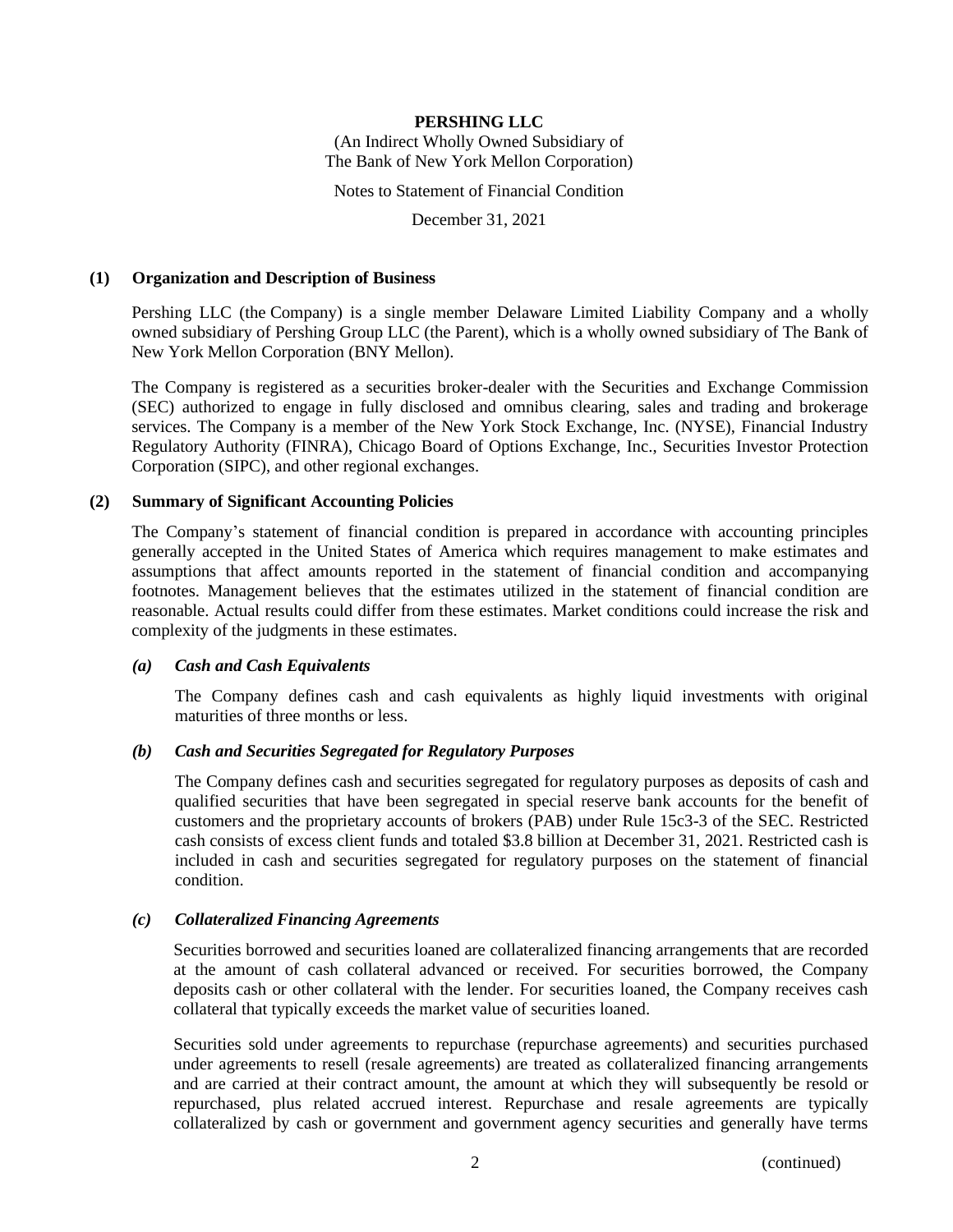### **PERSHING LLC** (An Indirect Wholly Owned Subsidiary of The Bank of New York Mellon Corporation)

Notes to Statement of Financial Condition

December 31, 2021

from overnight up to three months. The Company nets certain repurchase agreements and resale agreements in the statement of financial condition in accordance with Accounting Standards Codification (ASC) Subtopic 210-20, *Balance Sheet Offsetting*.

It is the Company's policy to take possession of the underlying collateral, monitor its market value relative to the amounts due under the agreements and, when necessary, require prompt transfer of additional collateral or reduction in the loan balance in order to maintain contractual margin protection. In the event of counterparty default, the financing agreement provides the Company with the right to liquidate the collateral held.

The Company has adopted *ASU 2016-13, Financial Instruments – Credit Losses* ("CECL"). Under CECL, the Company has elected to use the collateral maintenance provision practical expedient for its collateralized financing agreements. Collateralized financing agreements are reported net of the expected credit losses, which was not material at December 31, 2021.

### *(d) Receivables and Payables – Broker-Dealers and Clearing Organizations*

Receivables from broker-dealers and clearing organizations include amounts receivable for securities not delivered by the Company to a purchaser by the settlement date (fails to deliver), deposits with clearing organizations and the Company's introducing brokers' margin loans. Payables to brokerdealers and clearing organizations include amounts payable for securities not received by the Company from a seller by the settlement date (fails to receive), clearing deposits from introducing brokers and amounts payable to the Company's introducing brokers.

Under CECL, the Company has elected to use the collateral maintenance provision practical expedient for its margin loans. Margin loans are reported net of the expected credit losses, which was \$189 thousand at December 31, 2021.

### *(e) Revenue Recognition*

The Company's clients are billed based on fee schedules that are agreed upon in each customer contract. Receivables from customers were \$165.1 million at December 31, 2021. An allowance is maintained for accounts receivables which is generally based on the number of days outstanding. Under CECL, a provision of \$8 thousand was recorded as of December 31, 2021. Receivables from customers are included in other assets on the statement of financial condition

Contract assets represent accrued revenues that have not yet been billed to the customers due to certain contractual terms other than the passage of time and were \$7.0 million at December 31, 2021. Accrued revenues recorded as contract assets are usually billed on an annual basis. There were no impairments recorded on contract assets in 2021. Contract assets are included in other assets on the statement of financial condition.

Contract liabilities represent payments received in advance of providing services under certain contracts were \$6.6 million at December 31, 2021. Contract liabilities are included in accounts payable, accrued expenses and other on the statement of financial condition.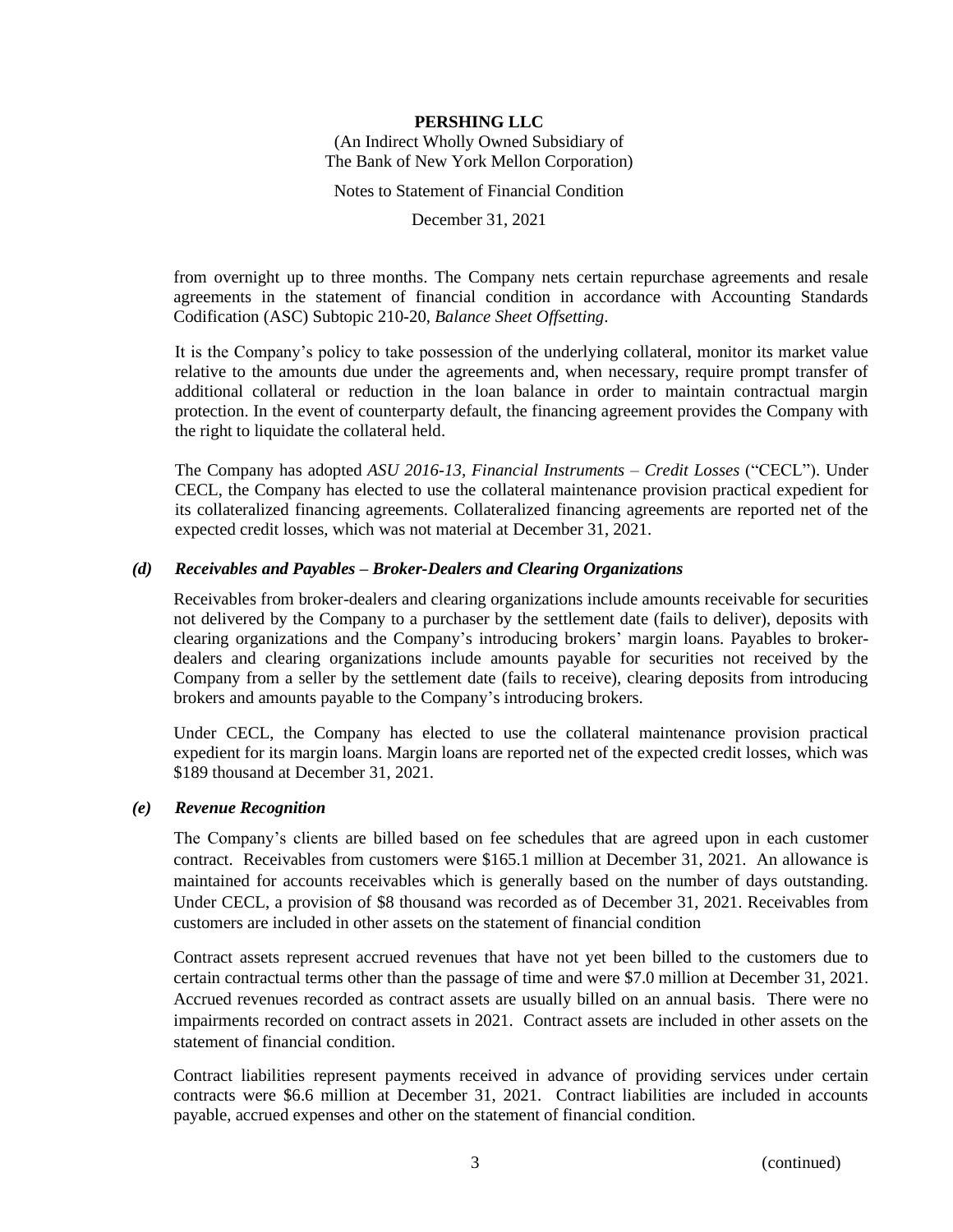(An Indirect Wholly Owned Subsidiary of The Bank of New York Mellon Corporation)

Notes to Statement of Financial Condition

December 31, 2021

Changes in contract assets and liabilities primarily relate to either party's performance under the contracts.

### *(f) Fair Value of Financial Instruments Owned and Sold*

Financial instruments owned and financial instruments sold, not yet purchased are stated at fair value. See Note 4 to statement of financial condition for disclosures with respect to ASC Topic 820.

### *(g) Fixed Assets and Intangibles*

Fixed assets are recorded at cost, net of accumulated depreciation. Depreciation is recorded on a straight-line basis over the useful lives of the related assets, generally two to five years. Leasehold improvements are amortized on a straight-line basis over the lesser of the lease term or 10 years. For internal-use computer software, the Company capitalizes qualifying costs incurred during the application development stage. The resulting asset is amortized using the straight-line method over the expected life, which is generally five years. All other nonqualifying costs incurred in connection with any internal-use software projects are expensed as incurred.

Identifiable intangible assets are amortized on a straight-line basis over their estimated useful life, which is generally 15 years from the date of acquisition and are assessed for impairment indicators pursuant to the provision of ASC Topic 350, *Intangibles – Goodwill and Other*, and ASC Topic 360, *Property, Plant & Equipment*.

### *(h) Receivables and Payables - Customers*

Receivables from and payables to customers include amounts due on cash and margin transactions. Securities owned by customers are held as collateral for receivables. Customer securities transactions are recorded on a settlement date basis, which is generally two business days after trade date. Securities owned by customers, including those that collateralize margin or other similar transactions, are not reflected in the statement of financial condition.

### *(i) Restricted Stock Units*

During the year, BNY Mellon issued restricted stock to employees, including certain Company employees. The Company accounts for this plan in accordance with ASC Topic 718, *Compensation – Stock Compensation,* and accordingly compensation cost is measured at the grant date based on the value of the award and is recognized over the vesting period.

As of December 31, 2021, \$25.9 million of total unrecognized compensation cost related to nonvested restricted stock is expected to be recognized over a period of approximately zero to four years.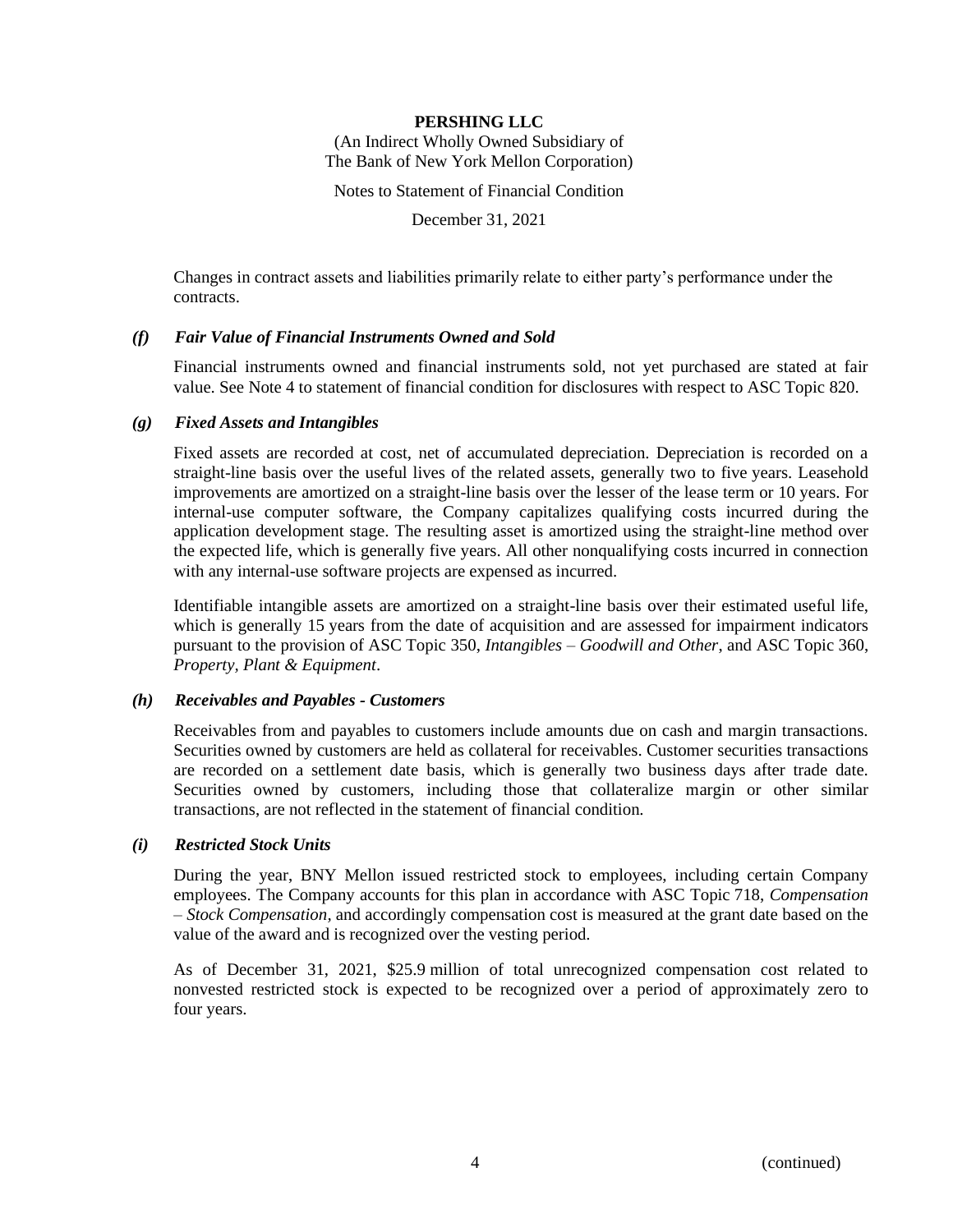(An Indirect Wholly Owned Subsidiary of The Bank of New York Mellon Corporation)

Notes to Statement of Financial Condition

December 31, 2021

### *(j) Income Taxes*

The Company is included in the consolidated federal and combined state and local income tax returns filed by BNY Mellon. In addition, the Company files stand-alone tax returns in certain jurisdictions, including Pennsylvania. Income taxes are calculated using the modified separate return method, and the amount of current tax expense or benefit is either remitted to or received from BNY Mellon, pursuant to a tax sharing agreement between BNY Mellon and the Company.

The Company accounts for income taxes in accordance with ASC Topic 740, *Income Taxes*, which generally requires the recognition of tax benefits or expenses on the temporary differences between the financial reporting and the tax basis of the assets and liabilities. If appropriate, deferred tax assets are adjusted by a valuation allowance, which reflects expectations of the extent to which such assets will be realized.

In accordance with ASC 740, *Income Taxes*, the Company uses a two-step approach in recognizing and measuring its uncertain tax benefits whereby it is first determined if the tax position is more likely than not to be sustained under examination. If the tax position meets the more likely than not threshold, the position is then measured at the largest amount of benefit that is greater than 50 percent likely of being realized upon ultimate settlement. A tax position that fails to meet the more likely than not recognition threshold will result in either a reduction of current or deferred tax assets, and/or recording of current or deferred tax liabilities.

### *(k) Leases*

We determine if an arrangement is a lease at inception. Right-of-use (ROU) assets represent our right to use an underlying asset for the lease term and lease liabilities represent our obligation to make lease payments. The ROU assets and lease liabilities are recognized based on the present value of the future minimum lease payments over the lease term at commencement date or at lease modification date for certain lease modifications. For all leases, we use a rate that represents a collateralized incremental borrowing rate based on similar terms and information available at lease commencement date or at the modification date for certain lease modifications in determining the present value of lease payments. In addition to the lease payments, the determination of an ROU asset may also include certain adjustments related to lease incentives and initial direct costs incurred. Options to extend or terminate a lease are included in the determination of the ROU asset and lease liability only when it is reasonably certain that we will exercise that option.

ROU assets are reviewed for impairment when events or circumstances indicate that the carrying amount may not be recoverable.

For all leases, we have elected to account for the contractual lease and non-lease components as a single lease component and include in the calculation of the lease liability.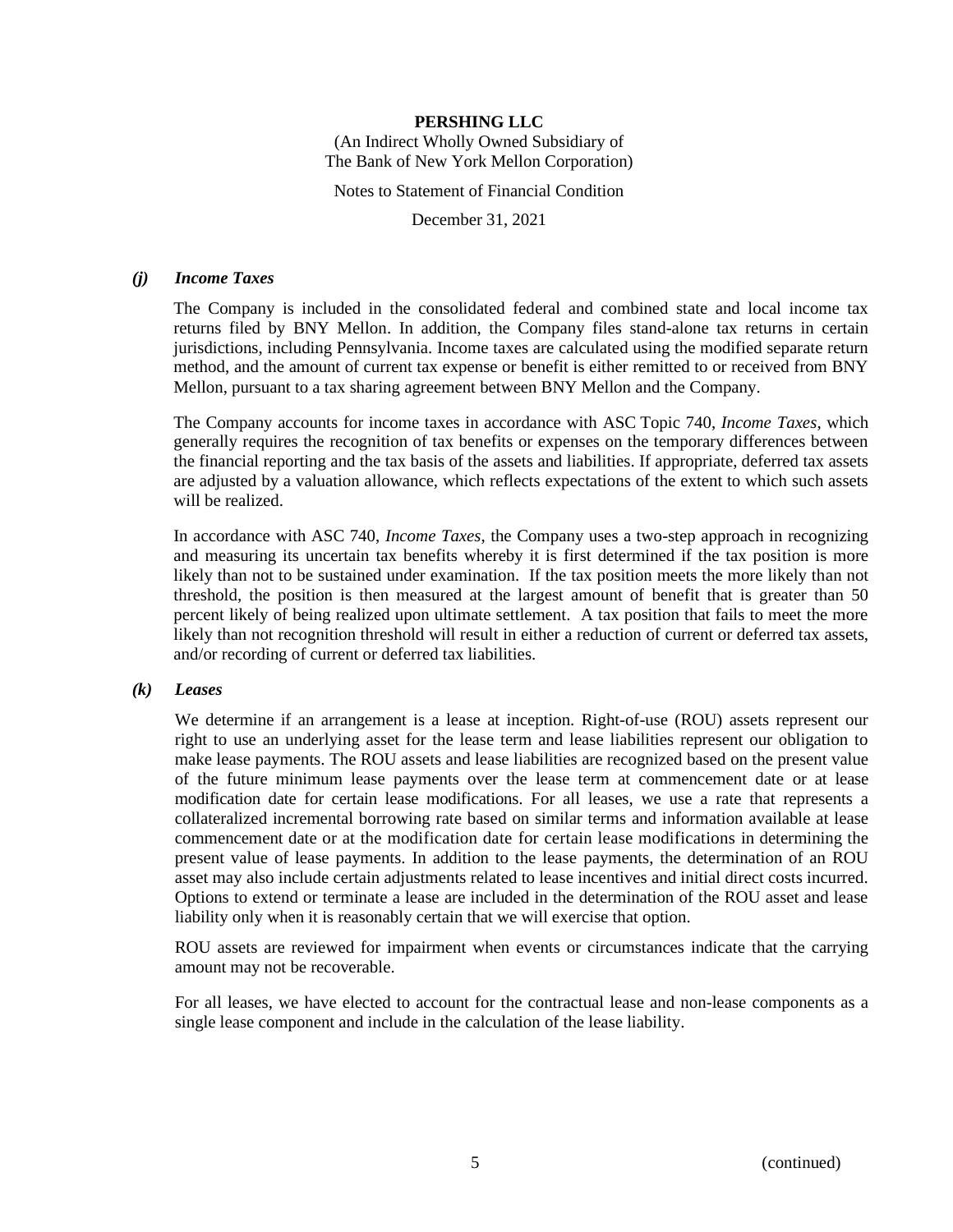(An Indirect Wholly Owned Subsidiary of The Bank of New York Mellon Corporation)

Notes to Statement of Financial Condition

December 31, 2021

### **(3) Receivables from and Payables to Broker-Dealers and Clearing Organizations**

Amounts receivable from and payable to broker-dealers and clearing organizations include the following (dollars in millions):

| Receivables:                 |   |       |
|------------------------------|---|-------|
| Brokers and dealers          | S | 1,224 |
| Securities failed to deliver |   | 457   |
| Clearing organizations       |   | 403   |
| Total receivables            | S | 2,084 |
| Payables:                    |   |       |
| Brokers and dealers          | S | 3,431 |
|                              |   |       |
| Securities failed to receive |   | 522   |

### **(4) Financial Instruments**

ASC Topic 820 applies to all financial instruments that are being measured and reported on a fair value basis. This includes those items currently reported in financial instruments owned, at fair value and financial instruments sold, not yet purchased, at fair value on the statement of financial condition.

As defined in ASC Topic 820, fair value is the price that would be received to sell an asset or paid to transfer a liability in an orderly transaction between market participants at the measurement date. In determining fair value, the Company uses various methods including market and income approaches. Based on these approaches, the Company utilizes certain assumptions that market participants would use in pricing the asset or liability. The Company utilizes valuation techniques that maximize the use of observable inputs and minimize the use of unobservable inputs. Based on the observability of the inputs used in the valuation techniques, the Company is required to provide the following information according to the fair value hierarchy. The fair value hierarchy ranks the quality and reliability of the information used to determine fair values. Financial instrument assets and liabilities carried at fair value have been classified and disclosed in one of the following three categories:

- Level 1 Ouoted market prices in active markets for identical assets or liabilities.
- Level 2 Observable market based inputs or unobservable inputs that are derived from or corroborated by market data.
- Level 3 Unobservable inputs that are not corroborated by market data.

Level 1 primarily consists of financial instruments whose value is based on quoted market prices such as listed equities.

Level 2 includes those financial instruments that are valued using models or other valuation methodologies calibrated to observable market inputs. These models are primarily industry-standard models that consider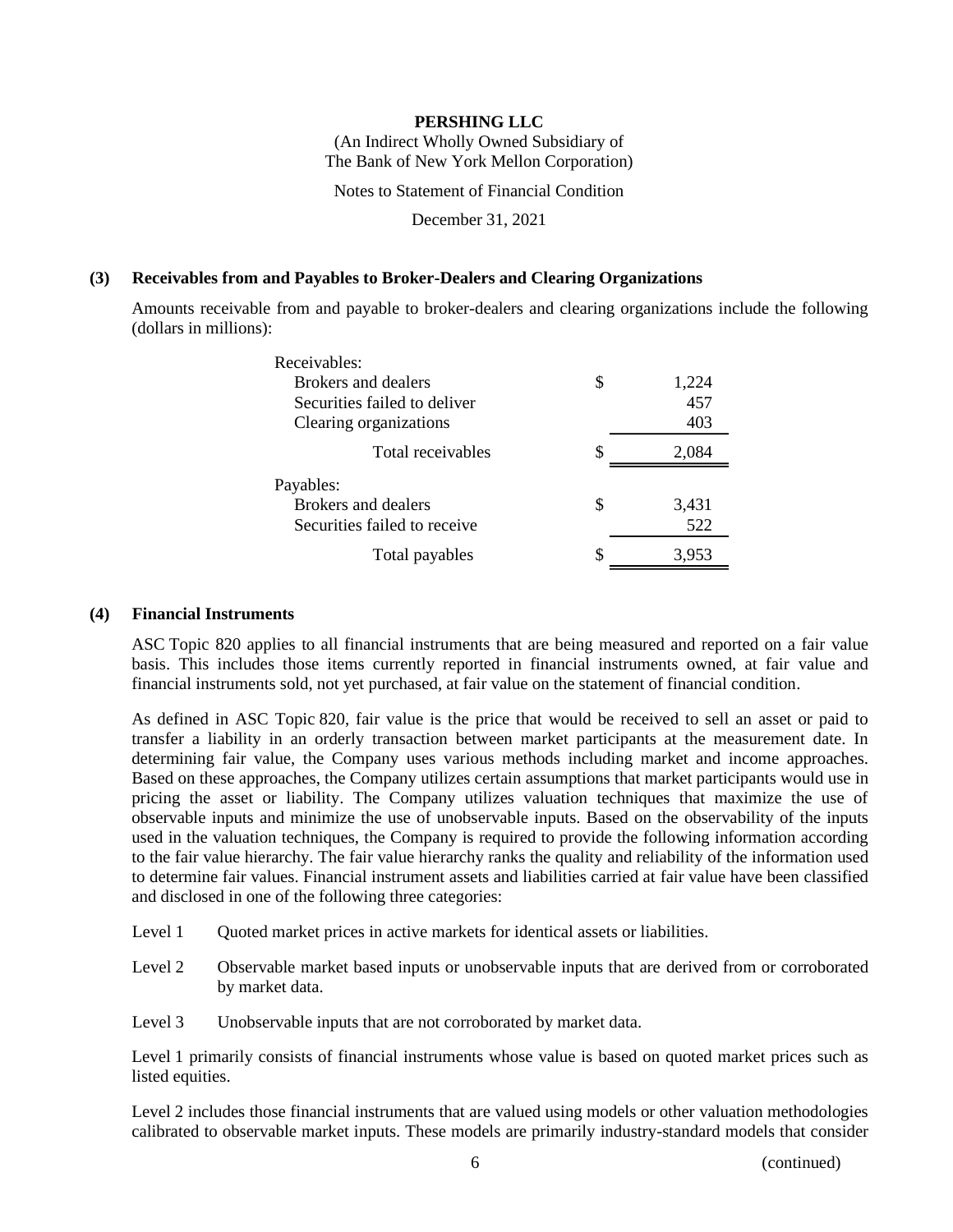(An Indirect Wholly Owned Subsidiary of The Bank of New York Mellon Corporation)

Notes to Statement of Financial Condition

December 31, 2021

various assumptions, including discount margins, credit spreads, discounted anticipated cash flows, the terms and liquidity of the instrument, the financial condition, operating results and credit ratings of the issuer or underlying company, the quoted market price of publicly traded securities with similar duration and yield, time value, yield curve, default rates, as well as other measurements. In order to be classified as Level 2, substantially all of these assumptions would need to be observable in the marketplace and can be derived from observable data or supported by observable levels at which transactions are executed in the marketplace.

Level 3 comprises financial instruments whose fair value is estimated based on internally developed models or methodologies utilizing significant inputs that are unobservable from objective sources. The Company did not have any assets or liabilities classified as Level 3 at December 31, 2021.

In determining the appropriate levels, the Company performed an analysis of the assets and liabilities that are subject to ASC Topic 820. The following tables present the financial instruments carried at fair value as of December 31, 2021 (dollars in millions):

|                                               |                                                   | Assets at fair value as of December 31, 2021 |                |         |              |
|-----------------------------------------------|---------------------------------------------------|----------------------------------------------|----------------|---------|--------------|
|                                               |                                                   | <b>Level 1</b>                               | <b>Level 2</b> | Level 3 | <b>Total</b> |
| Financial instruments owned, at fair value    |                                                   |                                              |                |         |              |
| Equity instruments                            | \$                                                | 22                                           |                |         | 22           |
| Derivatives - foreign exchange                |                                                   |                                              | 9              |         | 9            |
| Total assets at                               |                                                   |                                              |                |         |              |
| fair value                                    |                                                   | 22                                           | $\mathbf Q$    |         | 31           |
|                                               | Liabilities at fair value as of December 31, 2021 |                                              |                |         |              |
|                                               |                                                   | <b>Level 1</b>                               | Level 2        | Level 3 | <b>Total</b> |
| Financial instruments sold, not yet purchased |                                                   |                                              |                |         |              |
| Equity instruments                            |                                                   |                                              |                |         |              |
| Total liabilities at                          |                                                   |                                              |                |         |              |
| fair value                                    |                                                   |                                              |                |         |              |

### *Estimated Fair Value of Financial Instruments Not Carried at Fair Value*

The fair values of the other financial assets and liabilities are considered to approximate their carrying amounts because they have limited counterparty credit risk and are short-term, replaceable on demand, or bear interest at market rates.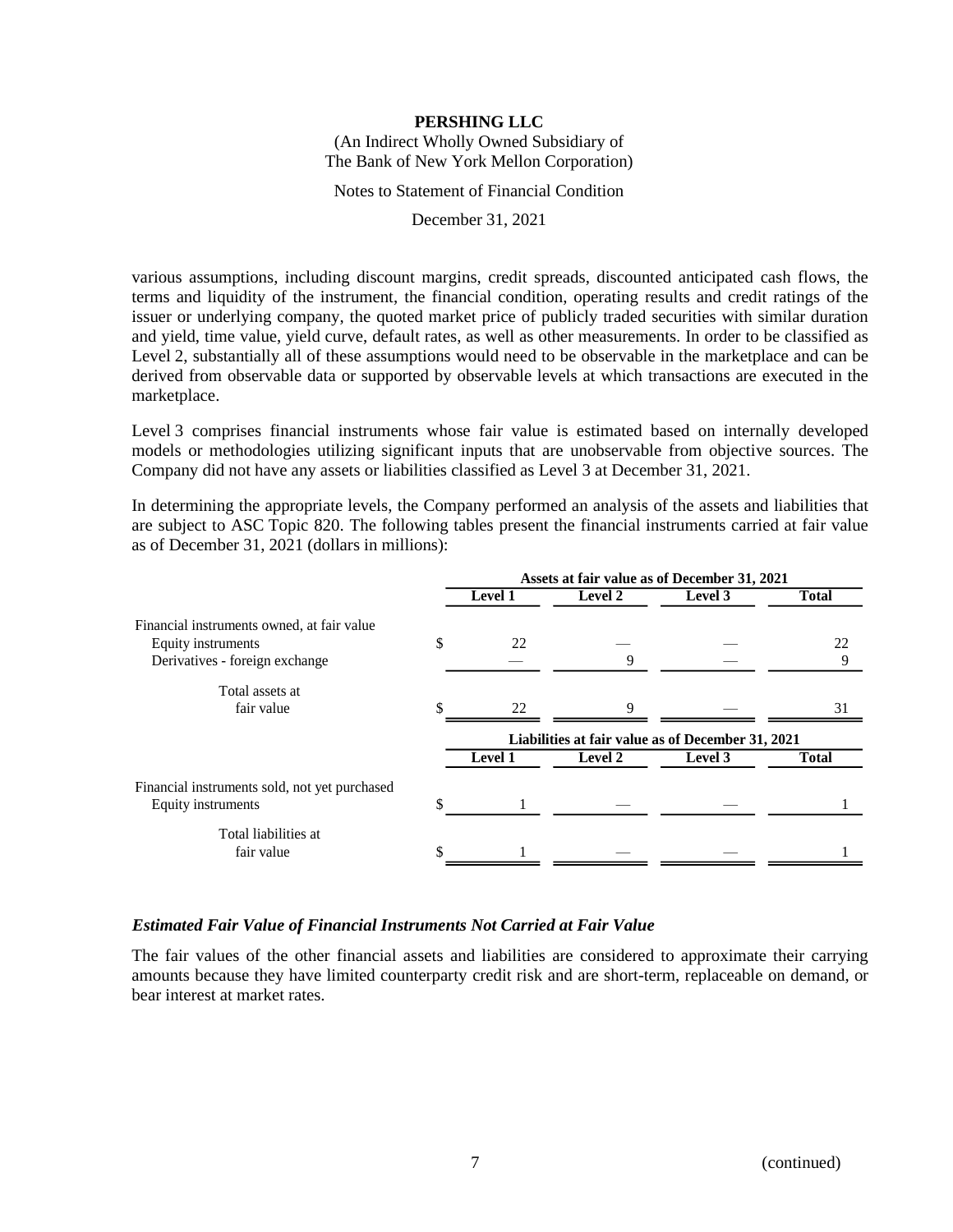(An Indirect Wholly Owned Subsidiary of The Bank of New York Mellon Corporation)

Notes to Statement of Financial Condition

December 31, 2021

The table below presents the carrying value and fair value of Pershing LLC's financial instruments which are not carried at fair value (dollars in millions). The table below therefore excludes items measured at fair value on a recurring basis presented in the table above. In addition, the table excludes the values of nonfinancial assets and liabilities.

|                                    | December 31, 2021 |         |         |                                |                   |
|------------------------------------|-------------------|---------|---------|--------------------------------|-------------------|
|                                    | Level 1           | Level 2 | Level 3 | <b>Estimated</b><br>fair value | Carrying<br>value |
| Summary of financial instruments:  |                   |         |         |                                |                   |
| Assets:                            |                   |         |         |                                |                   |
| \$<br>Cash and cash equivalents    | 266               |         |         | 266                            | 266               |
| Cash and securities segregated for |                   |         |         |                                |                   |
| regulatory purposes                | 3,822             |         |         | 3,822                          | 3,822             |
| Securities borrowed                |                   | 8.812   |         | 8,812                          | 8,812             |
| Securities purchased under         |                   |         |         |                                |                   |
| agreements to resell               |                   | 5,428   |         | 5,428                          | 5,428             |
| Receivables from customers         |                   | 17,756  |         | 17,756                         | 17,756            |
| Receivables from broker-           |                   |         |         |                                |                   |
| dealers and clearing organizations |                   | 2,084   |         | 2,084                          | 2,084             |
| Due from affiliates                |                   | 392     |         | 392                            | 392               |
| Other assets                       |                   | 744     |         | 744                            | 744               |
| Total<br>\$                        | 4,088             | 35,216  |         | 39,304                         | 39,304            |
| Liabilities:                       |                   |         |         |                                |                   |
| \$<br>Overdrafts payable           |                   | 363     |         | 363                            | 363               |
| Securities loaned                  |                   | 1,541   |         | 1,541                          | 1,541             |
| Securities sold under              |                   |         |         |                                |                   |
| agreements to repurchase           |                   | 5,965   |         | 5,965                          | 5,965             |
| Payables to customers              |                   | 21,712  |         | 21,712                         | 21,712            |
| Payables to broker-                |                   |         |         |                                |                   |
| dealers and clearing organizations |                   | 3,953   |         | 3,953                          | 3,953             |
| Due to affiliates                  |                   | 1,839   |         | 1,839                          | 1,839             |
| Accounts payable, accrued          |                   |         |         |                                |                   |
| expenses other                     |                   | 509     |         | 509                            | 509               |
| Total<br>\$                        |                   | 35,882  |         | 35,882                         | 35,882            |

Fair value can vary from period to period based on changes in a wide range of factors, including interest rates, credit quality, and market perceptions of value and as existing assets and liabilities run off and new transactions are entered into.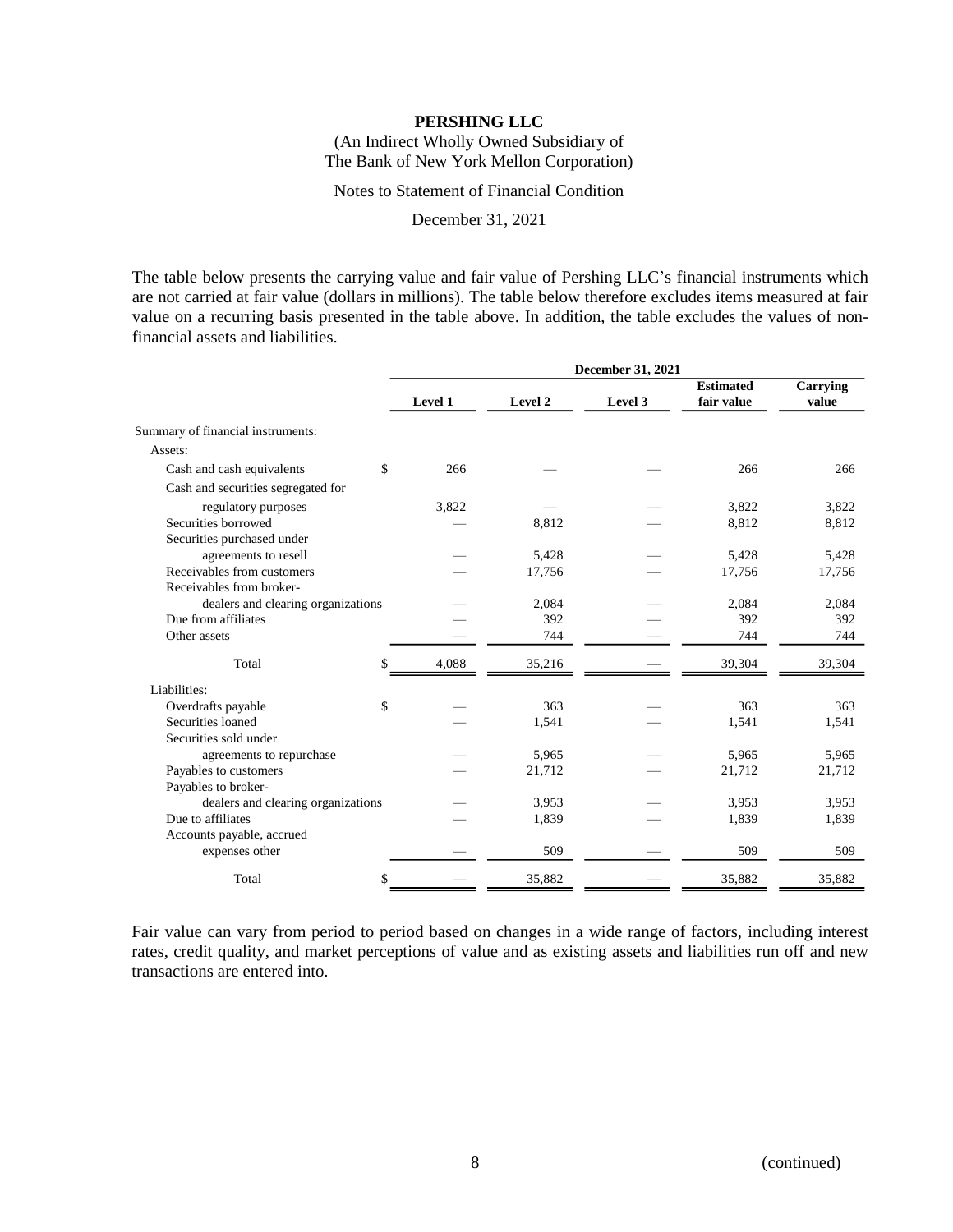(An Indirect Wholly Owned Subsidiary of The Bank of New York Mellon Corporation)

### Notes to Statement of Financial Condition

### December 31, 2021

### *Offsetting Assets and Liabilities*

The following table presents financial instruments that are either subject to an enforceable netting agreement or offset by collateral arrangements. There were no financial instruments subject to a netting agreement for which the Company is not currently netting (dollars in millions).

#### **Gross amounts Net assets December 31, 2021 Gross assets recognized offset in the statement of financial condition recognized on the statement of financial condition (1) Financial instruments Cash collateral received Net amount Gross amounts not offset**

**Financial assets subject to enforceable master netting agreements**

| Securities borrowed                                | 8.812  |     | 8.812  | 8.573  | __ | 239 |
|----------------------------------------------------|--------|-----|--------|--------|----|-----|
| Securities purchased under<br>agreements to resell | 5,790  | 362 | 5.428  | 5,399  |    | 29  |
| Total financial assets subject                     |        |     |        |        |    |     |
| to enforceable master netting agreement \$         | 14.602 | 362 | 14.240 | 13.972 |    | 268 |

### **Financial liabilities subject to enforceable master netting agreements**

|                                                                                   |    | <b>Gross amounts</b><br>offset in the     |                                        | <b>Net liabilities</b><br>recognized on    | Gross amounts not offset<br>(1) |                               |            |  |
|-----------------------------------------------------------------------------------|----|-------------------------------------------|----------------------------------------|--------------------------------------------|---------------------------------|-------------------------------|------------|--|
|                                                                                   |    | Gross<br><b>liabilities</b><br>recognized | statement of<br>financial<br>condition | the statement<br>of financial<br>condition | <b>Financial</b><br>instruments | Cash<br>collateral<br>pledged | Net amount |  |
| Securities loaned                                                                 | \$ | 1,541                                     |                                        | 1,541                                      | 1,478                           |                               | 63         |  |
| Securities sold under agreements<br>to repurchase                                 |    | 6,327                                     | 362                                    | 5,965                                      | 5,965                           |                               |            |  |
| Total financial liabilities subject<br>to enforceable master netting agreement \$ |    | 7,868                                     | 362                                    | 7.506                                      | 7.443                           |                               | 63         |  |

(1) The total amount reported in financial instruments is limited to the amount of the related instruments presented in the statement of financial condition and therefore any over-collateralization of these positions is not included.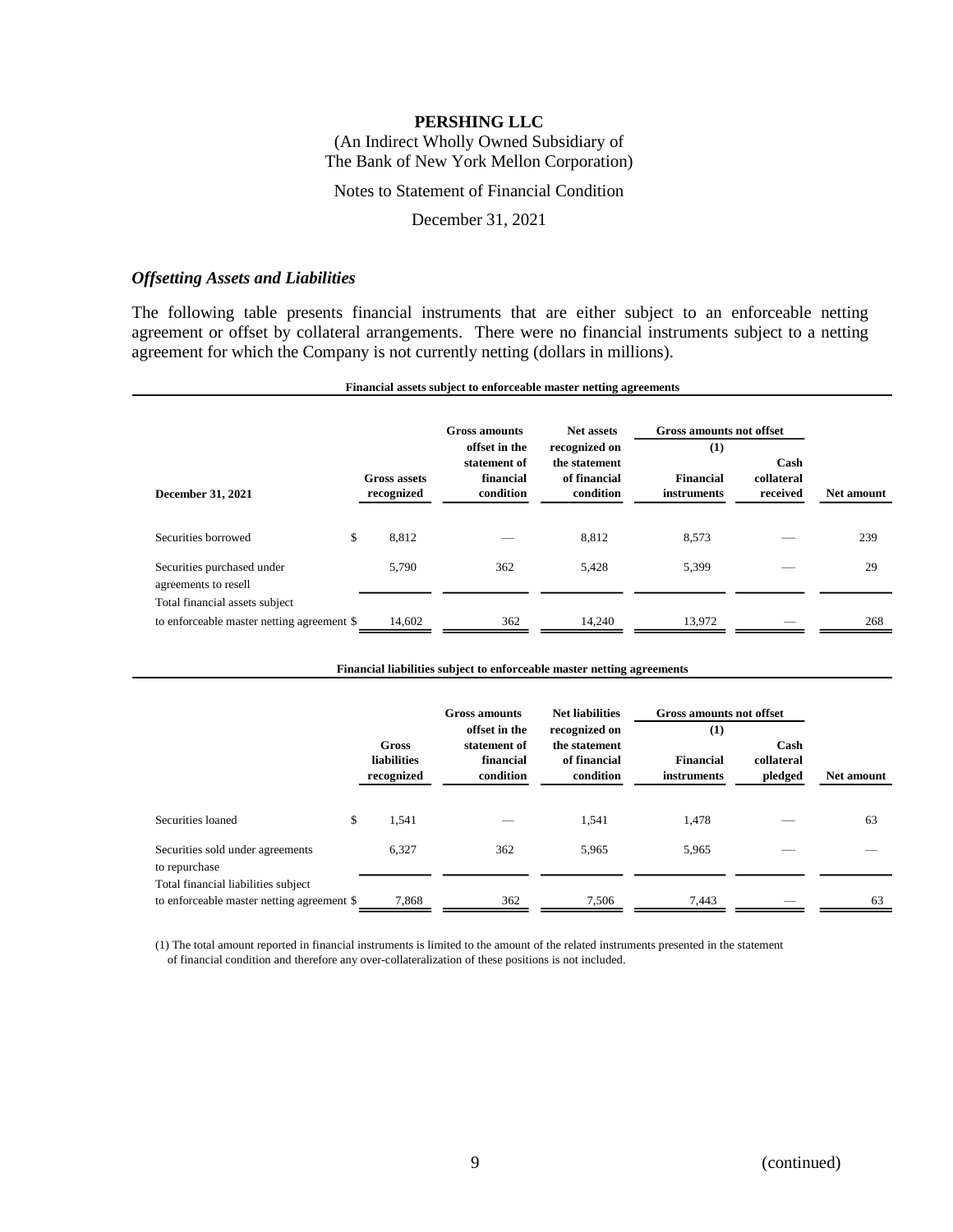(An Indirect Wholly Owned Subsidiary of The Bank of New York Mellon Corporation)

Notes to Statement of Financial Condition

December 31, 2021

### *Repurchase Agreements and Securities Lending*

The following table presents the contract value of repurchase agreements and securities lending transactions accounted for as secured borrowings by the type of collateral provided to counterparties.

|                                  |                  | Remaining contractual maturity of the agreements |            |                |
|----------------------------------|------------------|--------------------------------------------------|------------|----------------|
|                                  | Overnight and    |                                                  | 30 days or |                |
| ( <i>in millions</i> )           | continuous       | Up to 30 days                                    | more       | <b>Total</b>   |
| Repurchase agreements:           |                  |                                                  |            |                |
| U.S. Treasury                    | \$<br>$1,096$ \$ | <sup>\$</sup>                                    | 450 \$     | 1,546          |
| U.S. Government agencies         | 63               |                                                  |            | 63             |
| State and political subdivisions | 43               | 16                                               | 785        | 844            |
| Agency RMBS                      | 753              |                                                  |            | 754            |
| Non-agency RMBS                  |                  |                                                  |            | $\overline{c}$ |
| Commercial papper/CDs            |                  | 29                                               | 244        | 273            |
| Corporate bonds                  | 97               | 77                                               | 1,140      | 1,314          |
| <b>Equity securities</b>         |                  | 276                                              | 1,255      | 1,531          |
| Total repurchase agreements      | \$<br>2,052      | $\mathbf{\hat{S}}$<br>400<br>\$                  | 3,875      | -\$<br>6,327   |
| Securities Lending:              |                  |                                                  |            |                |
| U.S. Government agencies         | 4                |                                                  |            | 4              |
| <b>Agency RMBS</b>               | 152              |                                                  |            | 152            |
| Agency commercial MBS            | 15               |                                                  |            | 15             |
| Corporate bonds                  | 69               |                                                  |            | 69             |
| <b>Equity securities</b>         | 1,301            |                                                  |            | 1,301          |
| Total securities loaned          | \$<br>1,541      | \$<br>\$                                         |            | 1,541          |
| Total borrowings                 | \$<br>3,593      | \$<br>\$<br>400                                  | 3,875      | \$<br>7,868    |

The Company's repurchase agreements and securities lending transactions primarily encounter risk associated with liquidity. The Company is required to pledge collateral based on predetermined terms within the agreements. If the Company were to experience a decline in the fair value of the collateral pledged for these transactions, additional collateral could be required to be provided to the counterparty, thereby decreasing the amount of assets available for other liquidity needs that may arise.

As of December 31, 2021, the Company has \$425 million of collateral related to repurchase agreements that had remaining contractual maturities that exceeded 90 days.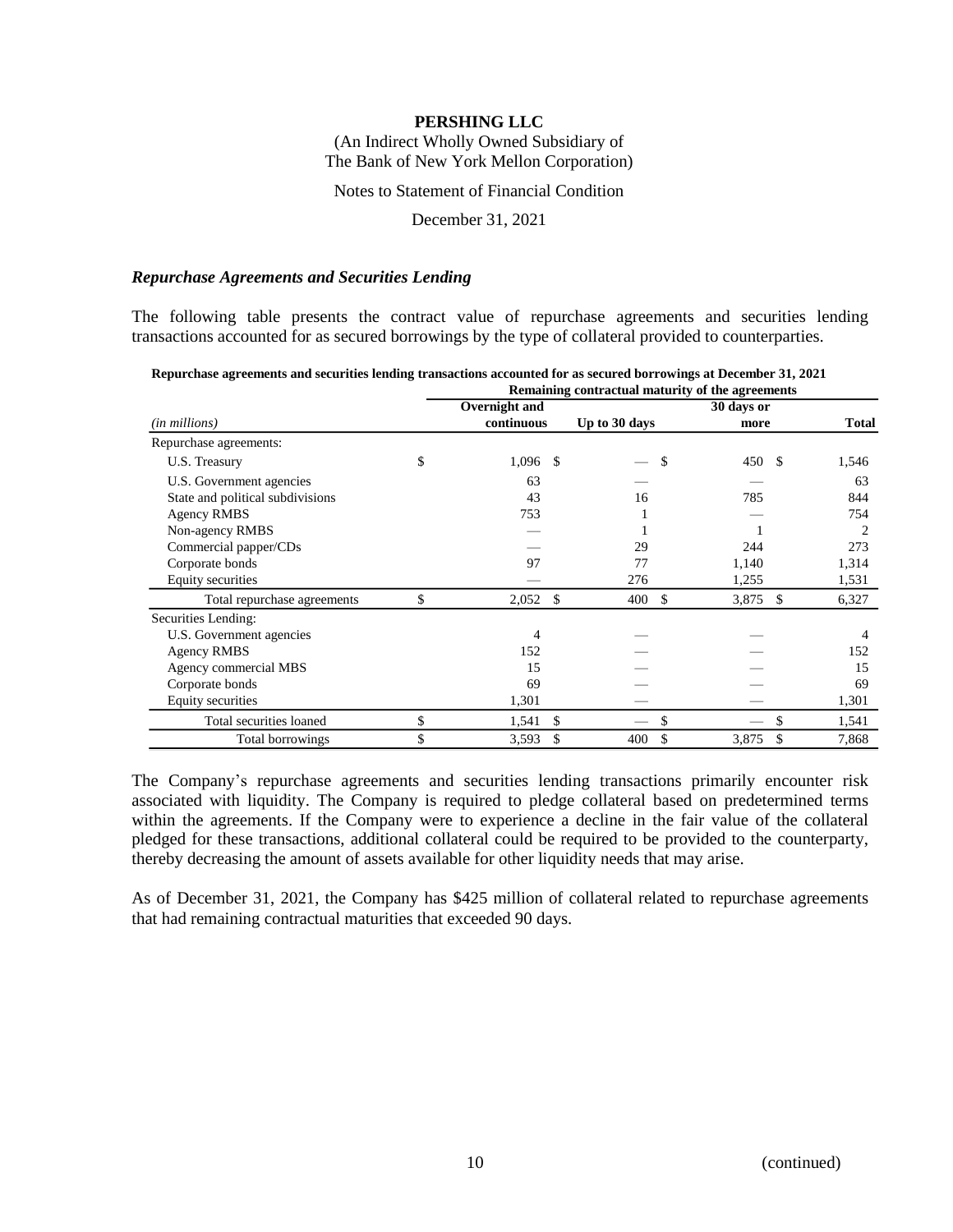(An Indirect Wholly Owned Subsidiary of The Bank of New York Mellon Corporation)

Notes to Statement of Financial Condition

December 31, 2021

### **(5) Fixed Assets**

Fixed assets are included in other assets on the statement of financial condition and consists of the following (dollars in millions):

| Capitalized software          | S  | 279   |
|-------------------------------|----|-------|
| Leasehold improvements        |    | 46    |
| Computer software             |    | 22    |
| Computer equipment            |    |       |
| Other                         |    | 67    |
| Total                         |    | 415   |
| Less accumulated depreciation |    | (235) |
| Total fixed assets, net       | \$ | 180   |

The Company recorded computer equipment, computer software, and internal developed software retirements and write offs of \$96.8 million as of December 31, 2021.

### **(6) Leasing**

The Company has non-cancelable operating leases for office space that expire on various dates through 2037, some of which include options to extend or terminate the lease.

The following table presents the statement of financial condition information related to operating leases.

| <b>Statement of financial condition information</b> | 2021, December 31       |  |  |
|-----------------------------------------------------|-------------------------|--|--|
| (dollar in thousands)                               | <b>Operating leases</b> |  |  |
| Right-of-use assets $(a)$                           | 163.1                   |  |  |
| Lease liability $(b)$                               | \$193.3                 |  |  |
| Weighted average:                                   |                         |  |  |
| Remaining lease term                                | $14.5$ year             |  |  |
| Discount rate (annualized)                          | 2.41%                   |  |  |

*(a) Included in other assets on the statement of financial condition.*

*(b) Operating lease liabilities are included in accounts payable, accrued expenses and other on the statement of financial condition.*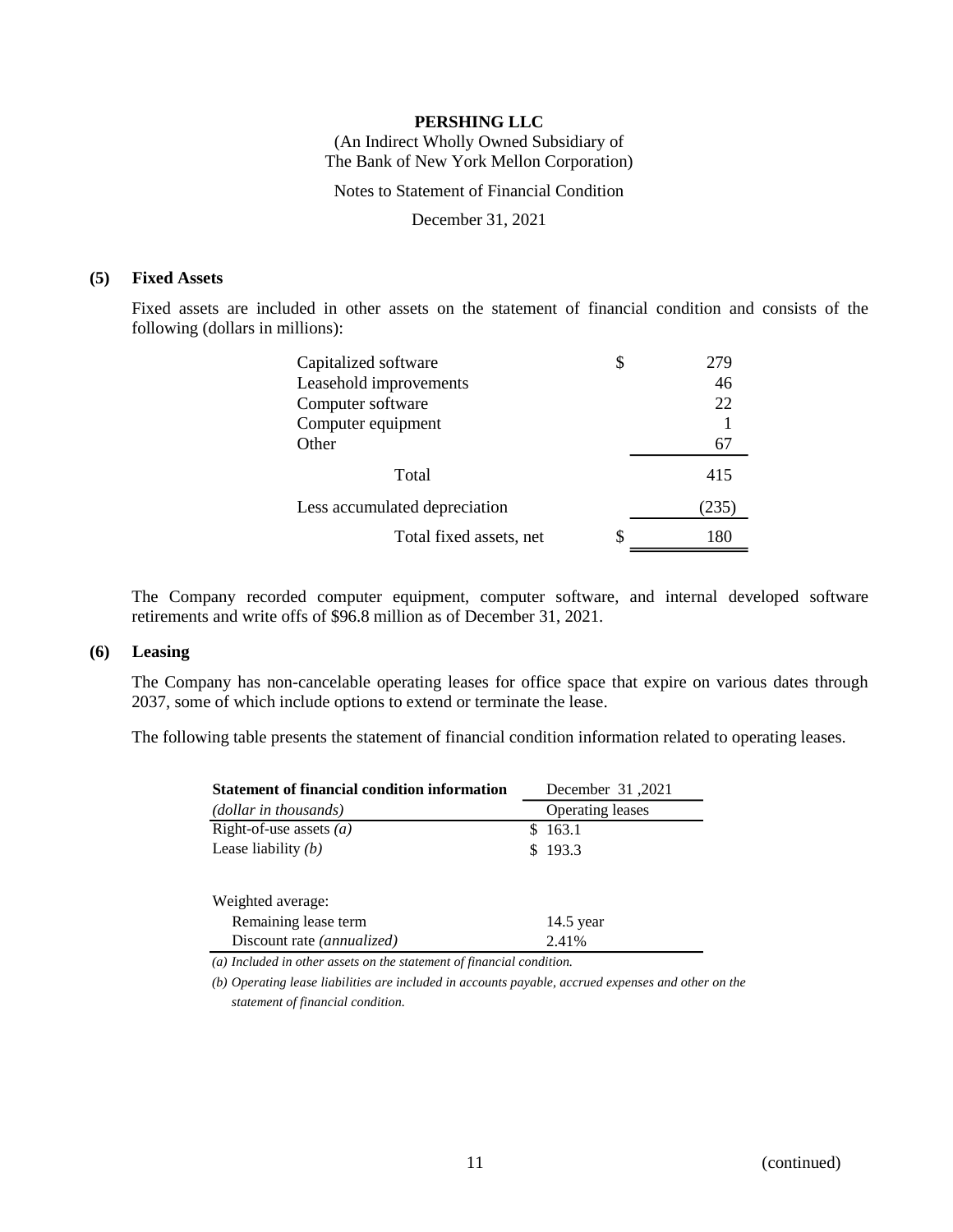(An Indirect Wholly Owned Subsidiary of The Bank of New York Mellon Corporation)

Notes to Statement of Financial Condition

December 31, 2021

The following table presents cash flow information related to leases.

| <b>Cash flow information</b>               | Year-to-Date ended |      |  |
|--------------------------------------------|--------------------|------|--|
| (in millions)                              | December 31, 2021  |      |  |
| Cash paid for amounts included in          |                    |      |  |
| measurement of liabilities:                |                    |      |  |
| Operating cash flows from finance leases   |                    |      |  |
| Operating cash flows from operating leases |                    | 11.5 |  |
| Financing cash flows from finance leases   |                    |      |  |

The following table presents the maturities of lease liabilities.

| <b>Maturities of lease liabilities</b> | Operating   |  |
|----------------------------------------|-------------|--|
| (in millions)                          | leases      |  |
| For the year ended December 31         |             |  |
| 2022                                   | 9.4         |  |
| 2023                                   | 15.6        |  |
| 2024                                   | 15.6        |  |
| 2025                                   | 15.6        |  |
| 2026                                   | 15.7        |  |
| Thereafter                             | 159.7       |  |
| Total lease payments                   | 231.6       |  |
| Less: Imputed interest                 | 38.3        |  |
| Total                                  | \$<br>193.3 |  |

### **(7) Third Party Bank Loans and Lines of Credit**

The Company has \$350 million in uncommitted lines of credit with non-affiliated banks as of December 31, 2021. There were no borrowings against these lines of credit at December 31, 2021. Interest on such borrowings is determined at the time each loan is initiated.

### **(8) Income Taxes**

The deferred income taxes reflect the tax effects of temporary differences between the financial reporting and tax bases of asset and liabilities. The Company has a gross deferred tax asset of \$60.7 million and a gross deferred tax liability of \$81.6 million at December 31, 2021. The deferred tax asset is primarily attributable to operating lease liabilities, while the deferred tax liability is primarily attributable to operating lease right-of-use assets. The net deferred tax liability is \$20.9 million. The Company has not recorded a valuation allowance because the Company believes it is more likely than not that the deferred tax assets will be realized.

Federal and state taxes payable due to BNY Mellon of \$22.9 million and \$1.7 million, respectively, are included in affiliate payables on the statement of financial condition. State taxes payable of \$7.7 million are included in accounts payable, accrued expenses and other on the statement of financial condition.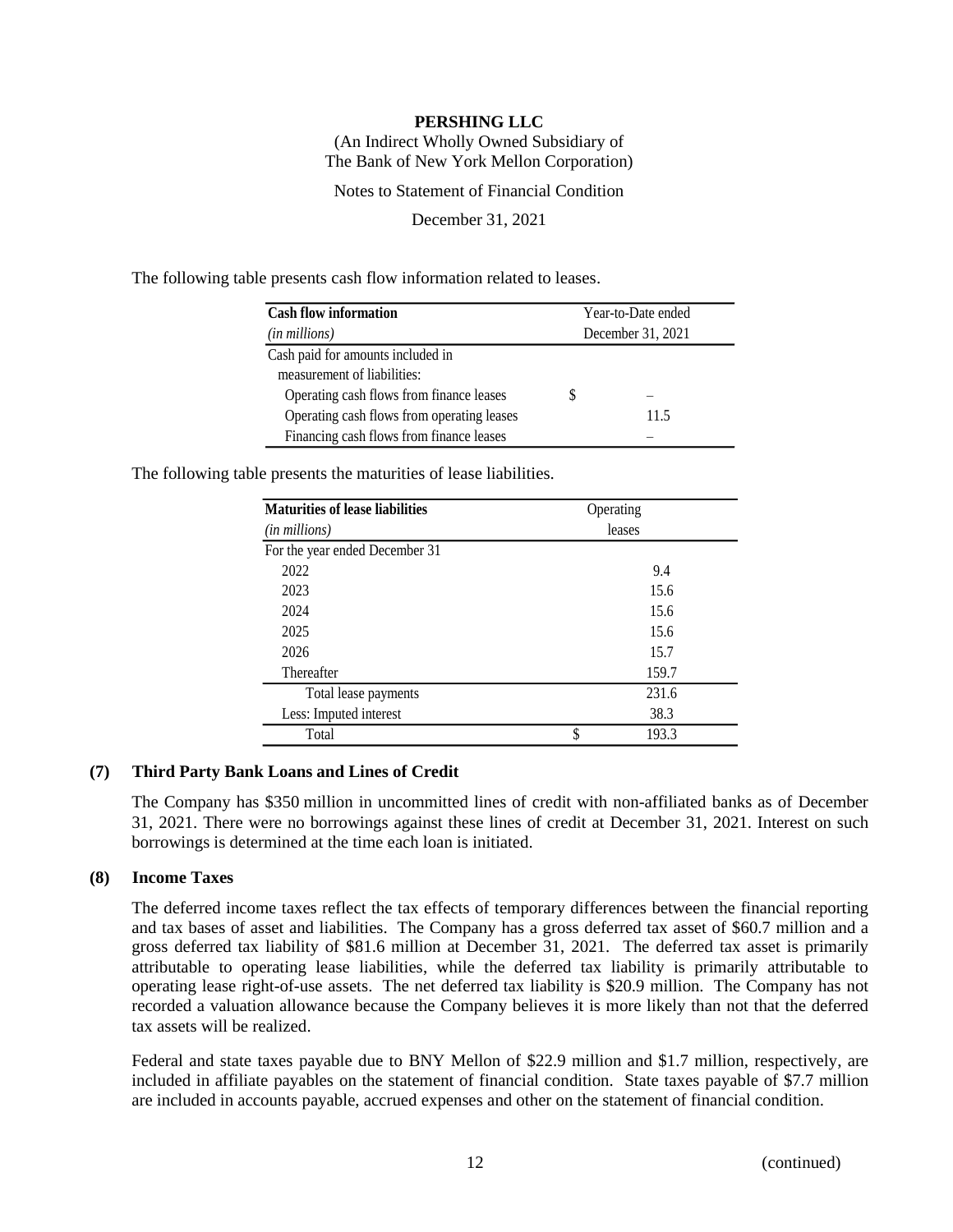(An Indirect Wholly Owned Subsidiary of The Bank of New York Mellon Corporation)

Notes to Statement of Financial Condition

December 31, 2021

BNY Mellon's federal consolidated income tax returns are closed to examination through 2016. The New York State and New York City income tax returns are closed to examination through 2014. The Company's New Jersey income returns are closed to examination through 2014.

### **(9) Related Party Transactions**

The Company provides clearing, sales and trading, and brokerage related services to indirect wholly owned subsidiaries of BNY Mellon. Balances due from/to these affiliates related to these services were approximately \$391.8 million and \$55.4 million, respectively. They are included in receivables from affiliates and payables to affiliates, respectively, on the statement of financial condition. The Company had securities failed to deliver of \$50.0 million and securities failed to receive of \$94.9 million with affiliates. They are included in receivables from broker-dealers and clearing organizations and payables to brokerdealers and clearing organizations, respectively, on the statement of financial condition.

The Company has \$5.6 billion of unsecured loan facilities with the Parent. At December 31, 2021, there were borrowings against the loan facilities of approximately \$1.646 billion included in payables to affiliates. The Company also has loan agreements with two affiliates. At December 31, 2021, there were borrowings against the loans of approximately \$33 million, which are included in payables to affiliates.

Balances due to BNY Mellon for taxes, payroll, technology and leased equipment were \$104.7 million and are included in payables to affiliates on the statement of financial condition. The Company maintains a collateralized financing arrangement with an affiliate associated with repurchase agreements, with the maximum facility of \$200 million. At December 31, 2021, the Company did not have any affiliated repurchase agreement transactions. At December 31, 2021, the Company had not entered into securities lending agreements with another affiliate.

For the year ended December 31, 2021, the Company leased furniture and fixtures and computer and other communications equipment from an affiliate.

Additionally, the Company contracts through certain related parties acting in their role as agents to facilitate transactions between the Company and certain principal third parties for securities borrowed and tri-party repurchase or reverse repurchase transactions. Any risk assumed in these transactions is solely between the principal third parties and the Company.

### **(10) Employee Benefit Plans**

BNY Mellon sponsors a 401(k) plan (the Plan) for its active employees. The Plan offers the Company's employees the opportunity to plan, save and invest for their future financial needs. The Company makes periodic contributions to the Plan based on the discretion of management.

### **(11) Pledged Assets and Guarantees**

Under the Company's collateralized financing arrangements and other business activities, the Company either receives or provides collateral. In many cases, the Company is permitted to sell or repledge these securities held as collateral. At December 31, 2021, the fair value of securities received as collateral where the Company is permitted to sell or repledge the securities was \$51,428 million and the fair value of the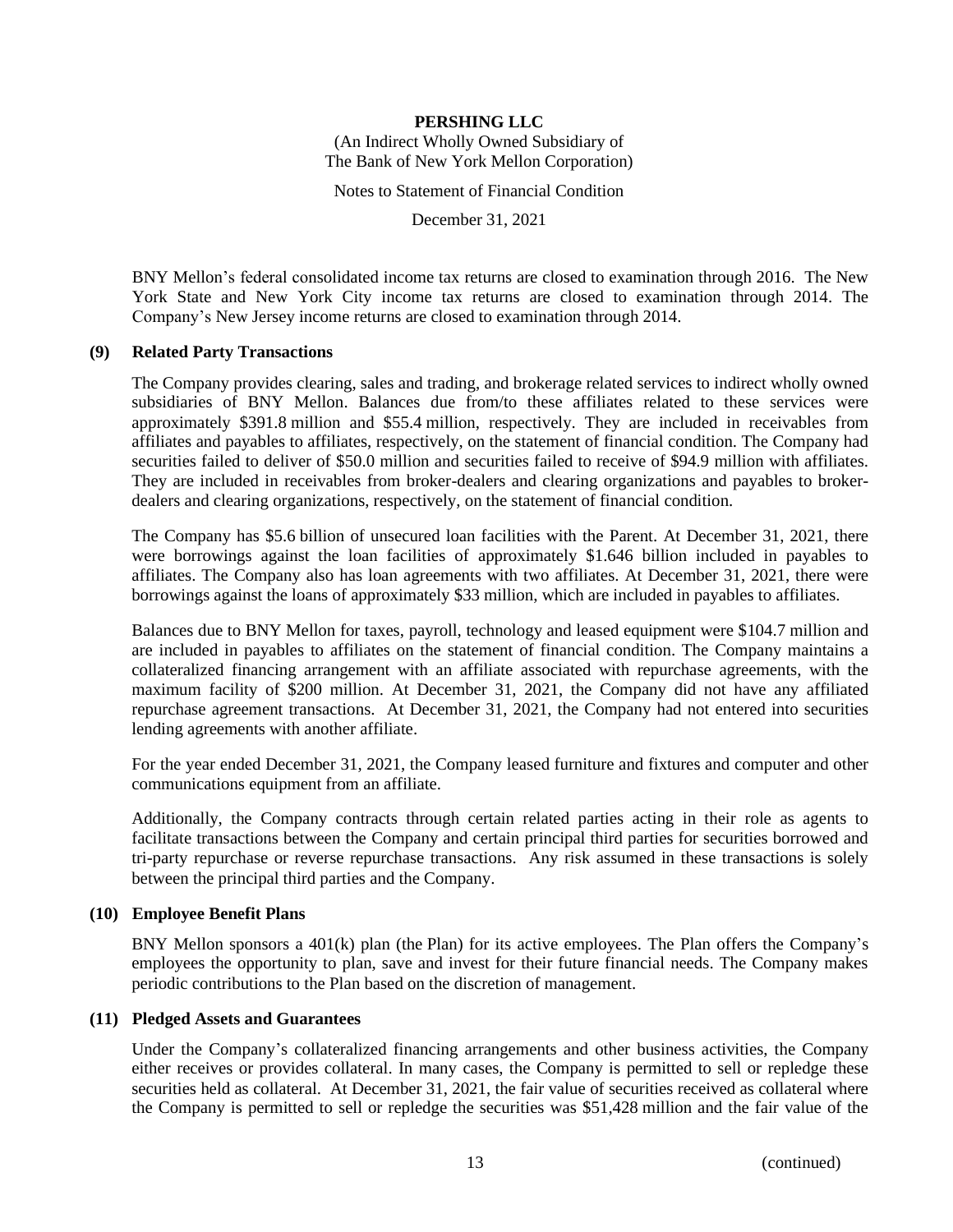(An Indirect Wholly Owned Subsidiary of The Bank of New York Mellon Corporation)

Notes to Statement of Financial Condition

December 31, 2021

portion that had been sold or repledged was \$25,579 million. The details of these sources and the uses of collateral are noted in the below tables (dollars in millions).

| Source of available collateral – received, borrowed or owned: |          |
|---------------------------------------------------------------|----------|
| Financial instruments owned, at fair value                    | \$<br>22 |
| Securities borrowed                                           | 8,587    |
| Securities purchased under agreements to resell               | 5,761    |
| Margin securities available to sell or re-pledge              | 37,058   |
| Total source of collateral                                    | 51,428   |
| Use of available collateral – re-pledged, loaned or sold:     |          |
| Financial instruments sold, not yet purchased, at fair value  | \$       |
| Securities loaned                                             | 1,478    |
| Securities sold under agreements to repurchase                | 6,592    |
| Pledged to clearing corporations                              | 1,281    |
| Short sale covering                                           | 12,113   |
| Qualified securities segregated for regulatory purposes       | 4,114    |
| Total use of collateral                                       | 25,579   |

The Company also conducts a fully paid lending program, in which customers agree to make available their fully paid securities to be loaned to third parties in exchange for a fee. At December 31, 2021, the fair value of the securities borrowed under this program was \$24 million and is included in securities borrowed and securities loaned on the statement of financial condition and included in the table above.

### *Obligations under Guarantees*

The Company applies the disclosure and recognition requirements for guarantees in accordance with ASC Topic 460, *Guarantees*, whereby the Company will recognize a liability at the inception of a guarantee for obligations it has undertaken in issuing the guarantee, including its ongoing obligation to stand ready to perform over the term of the guarantee in the event that certain events or conditions occur.

The Company provides guarantees to securities clearinghouses and exchanges. Under the standard membership agreement, members are required to guarantee the performance of other members. Under the agreements, if another member becomes unable to satisfy its obligations to the clearinghouse, other members would be required to meet shortfalls. The Company's liability under these arrangements is not quantifiable or limited and could exceed the cash and securities it has posted as collateral. However, management believes the potential for the Company to be required to make payments under these arrangements is remote. Accordingly, no contingent liability is carried on the statement of financial condition for these arrangements.

In connection with its securities clearing business, the Company performs securities execution, clearance and settlement services on behalf of other broker-dealer clients. Management believes the potential for the Company to be required to make unreimbursed payments relating to such services is remote due to the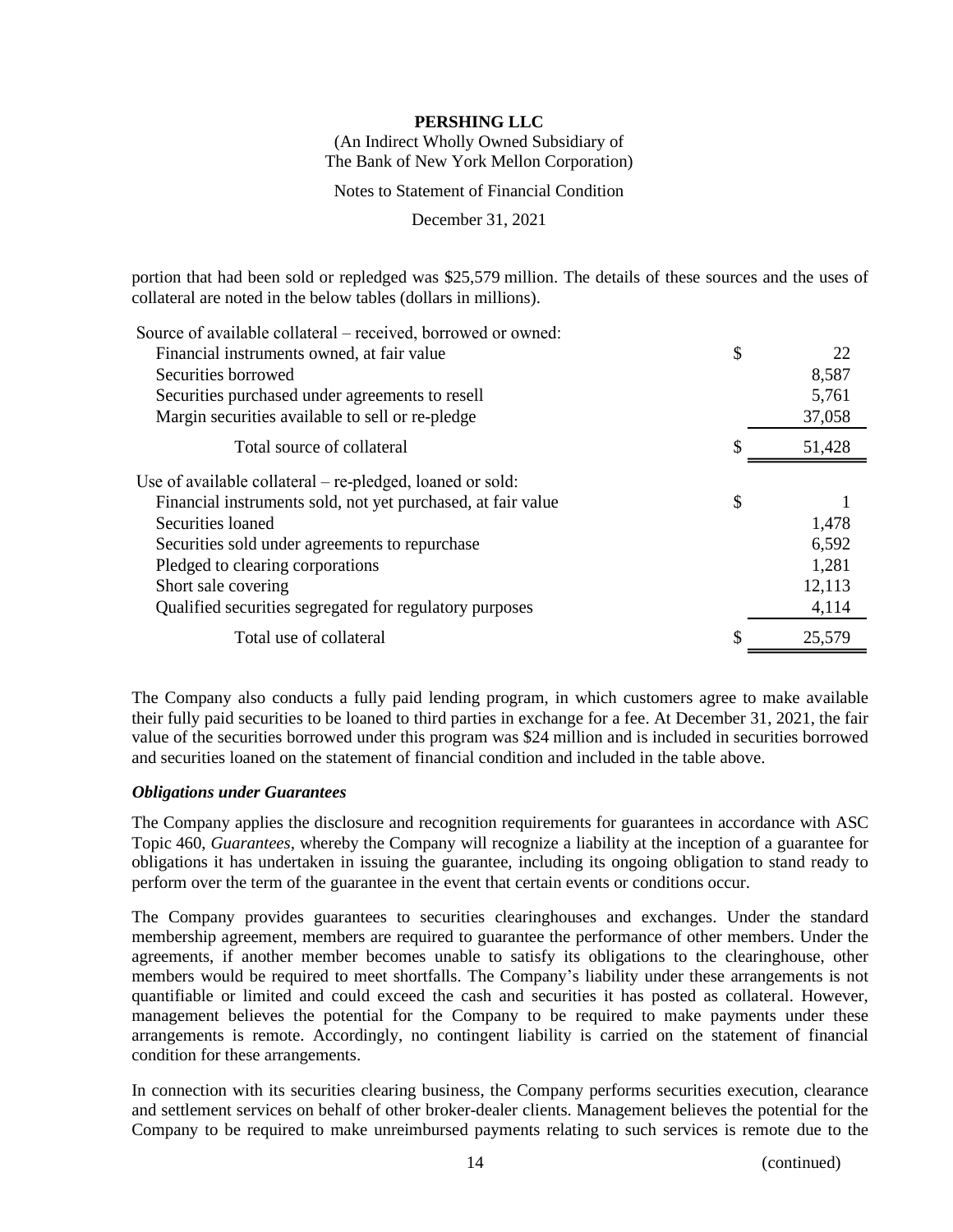(An Indirect Wholly Owned Subsidiary of The Bank of New York Mellon Corporation)

Notes to Statement of Financial Condition

December 31, 2021

contractual capital requirements associated with clients' activity and the regular review of clients' capital. Accordingly, no contingent liability is carried on the statement of financial condition for these transactions.

### **(12) Commitments and Contingences**

As of December 31, 2021, the Company had commitments with twenty clients to lend a maximum total of \$1,323 million for various terms. These commitments consisted of outstanding loans of \$1,247 million, and unfunded commitments totaling \$76 million.

The Company is involved in various legal proceedings arising in connection with the Company's business activities. Based on currently available information and the advice of counsel, the Company believes that the aggregate results of all such proceedings will not have a material adverse effect on the Company's financial condition. The Company intends to defend itself vigorously against all claims asserted against it. In accordance with applicable accounting guidance, the Company establishes reserves for litigation and settlements for which loss contingencies are both probable and estimable. The Company will continue to monitor all such matters and will adjust the reserve amounts as appropriate.

### *Matters Related to R. Allen Stanford*

In late December 2005, Pershing LLC ("Pershing") became a clearing firm for Stanford Group Co. ("SGC"), a registered broker-dealer that was part of a group of entities ultimately controlled by R. Allen Stanford ("Stanford"). Stanford International Bank, also controlled by Stanford, issued certificates of deposit ("CDs"). Some investors allegedly wired funds from their SGC accounts to purchase CDs. In 2009, the Securities and Exchange Commission charged Stanford with operating a Ponzi scheme in connection with the sale of CDs, and SGC was placed into receivership. Alleged purchasers of CDs have filed two putative class action proceedings against Pershing: one in November 2009 in Texas federal court, and one in May 2016 in New Jersey federal court. On November 5, 2021, the court dismissed the class action filed in New Jersey. Three lawsuits remain against Pershing in Louisiana and New Jersey federal courts, which were filed in January 2010, October 2015 and May 2016. The purchasers allege that Pershing, as SGC's clearing firm, assisted Stanford in a fraudulent scheme and assert contractual, statutory and common law claims. In March 2019, a group of investors filed a putative class action against The Bank of New York Mellon in New Jersey federal court, making the same allegations as in the prior actions brought against Pershing. On November 12, 2021, the court dismissed the class action against The Bank of New York Mellon. All the cases that have been brought in federal court against Pershing and the case brought against The Bank of New York Mellon have been consolidated in Texas federal court for discovery purposes. In July 2020, after being enjoined from pursuing claims before the Financial Industry Regulatory Authority, Inc. ("FINRA"), an investment firm filed an action against Pershing in Texas federal court. This action has been resolved. Various alleged Stanford CD purchasers asserted similar claims in FINRA arbitration proceedings.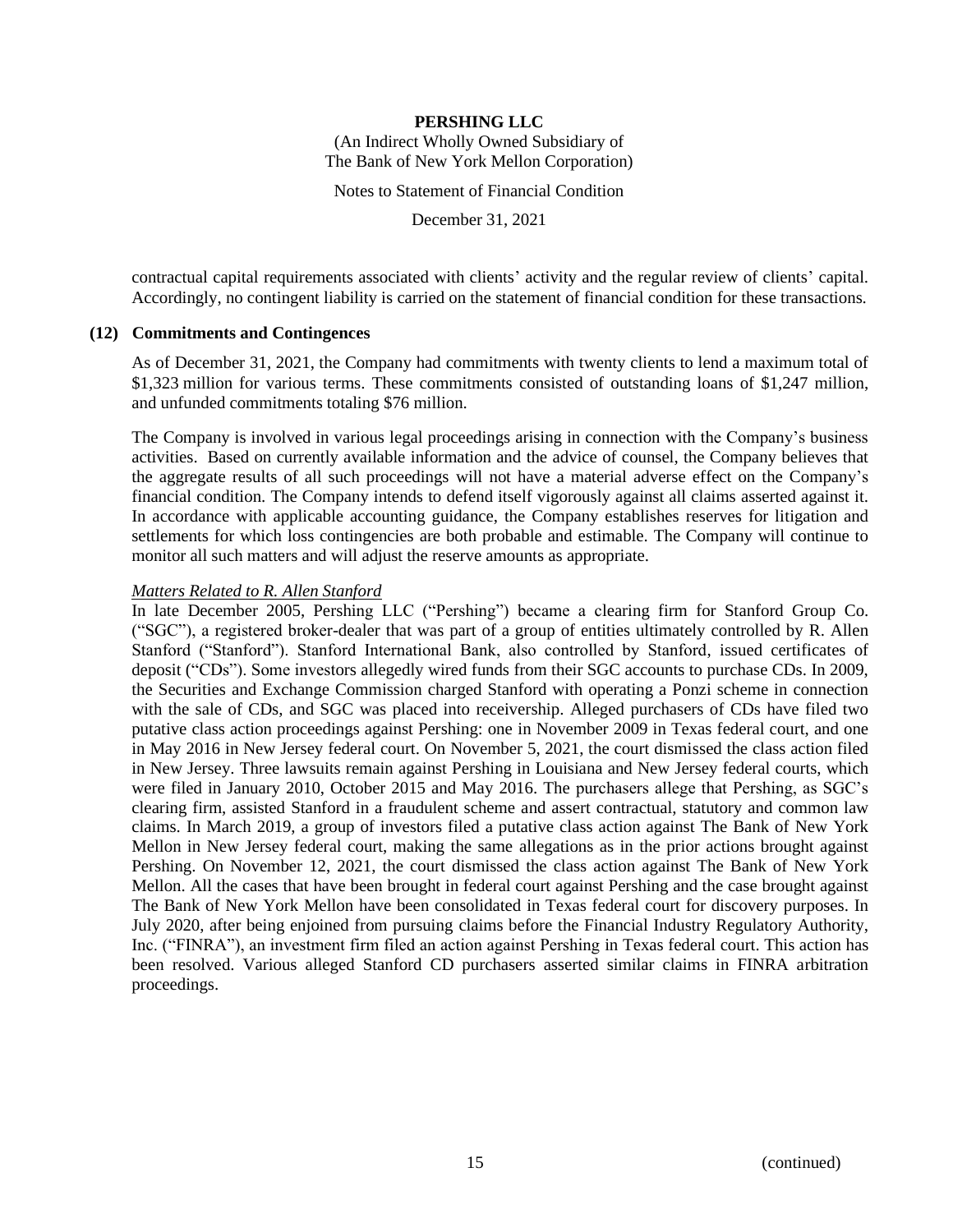(An Indirect Wholly Owned Subsidiary of The Bank of New York Mellon Corporation)

Notes to Statement of Financial Condition

December 31, 2021

### **(13) Regulatory Requirements**

As a registered broker-dealer, the Company is subject to the Uniform Net Capital Rule under Rule 15c3-l of the Securities Exchange Act of 1934 and has elected to use the alternative method of computing regulatory net capital requirements provided for in that Rule. Under the alternative method, the required net capital may not be less than two percent of aggregate debit items arising from customer transactions or \$1.5 million, whichever is greater. At December 31, 2021, the Company's regulatory net capital of approximately \$2.8 billion was 13.84% of aggregate debit items and in excess of the minimum requirement by approximately \$2.35 billion.

Advances to affiliates, repayment of borrowings, dividend payments to Parent and other equity withdrawals are subject to certain notification and other provisions of the Rule 15c3-1 and other regulatory bodies.

Pursuant to Rule 15c3-3 of the SEC, the Company may be required to deposit in a Special Reserve Bank Account, cash or acceptable qualified securities for the exclusive benefit of customers. At December 31, 2021, the Company had approximately \$7.8 billion of cash and acceptable qualified securities on deposit in such accounts.

As a clearing broker, the Company is required to compute a reserve requirement for the proprietary accounts of broker-dealers (the PAB Reserve Formula). As of December 31, 2021, the Company had approximately \$94 million of cash deposits and acceptable qualified securities in accounts designated for the exclusive benefit of PAB pursuant to Rule 15c3-3 of the SEC.

### **(14) Financial Instruments and Related Risks**

### *(a) Customer Activities*

Certain market and credit risks are inherent in the Company's business, primarily in facilitating customers' trading and financing transactions in financial instruments. In the normal course of business, the Company's customer activities include execution, settlement, and financing of various customer securities, which may expose the Company to both on and off-balance sheet risk in the event the customer is unable to fulfill its contractual obligations.

The Company's customer securities activities are transacted on either a cash or margin basis. In margin transactions, the Company extends credit to customers, which is collateralized by cash and/or securities in the customer's account. In connection with these activities, the Company executes and clears customer transactions involving securities sold but not yet purchased and option contracts. The Company seeks to control risks associated with its customer activities by requiring customers to maintain margin collateral in compliance with various regulatory, exchange and internal guidelines. The Company monitors required margin levels daily; pursuant to such guidelines, the Company requires the customer to deposit additional collateral or to reduce positions, when necessary. Such transactions may expose the Company to significant off-balance sheet risk in the event the collateral is not sufficient to fully cover losses which customers may incur. In the event the customer fails to satisfy its obligations, the Company may be required to purchase or sell the collateral at prevailing market prices in order to fulfill the customer's obligations.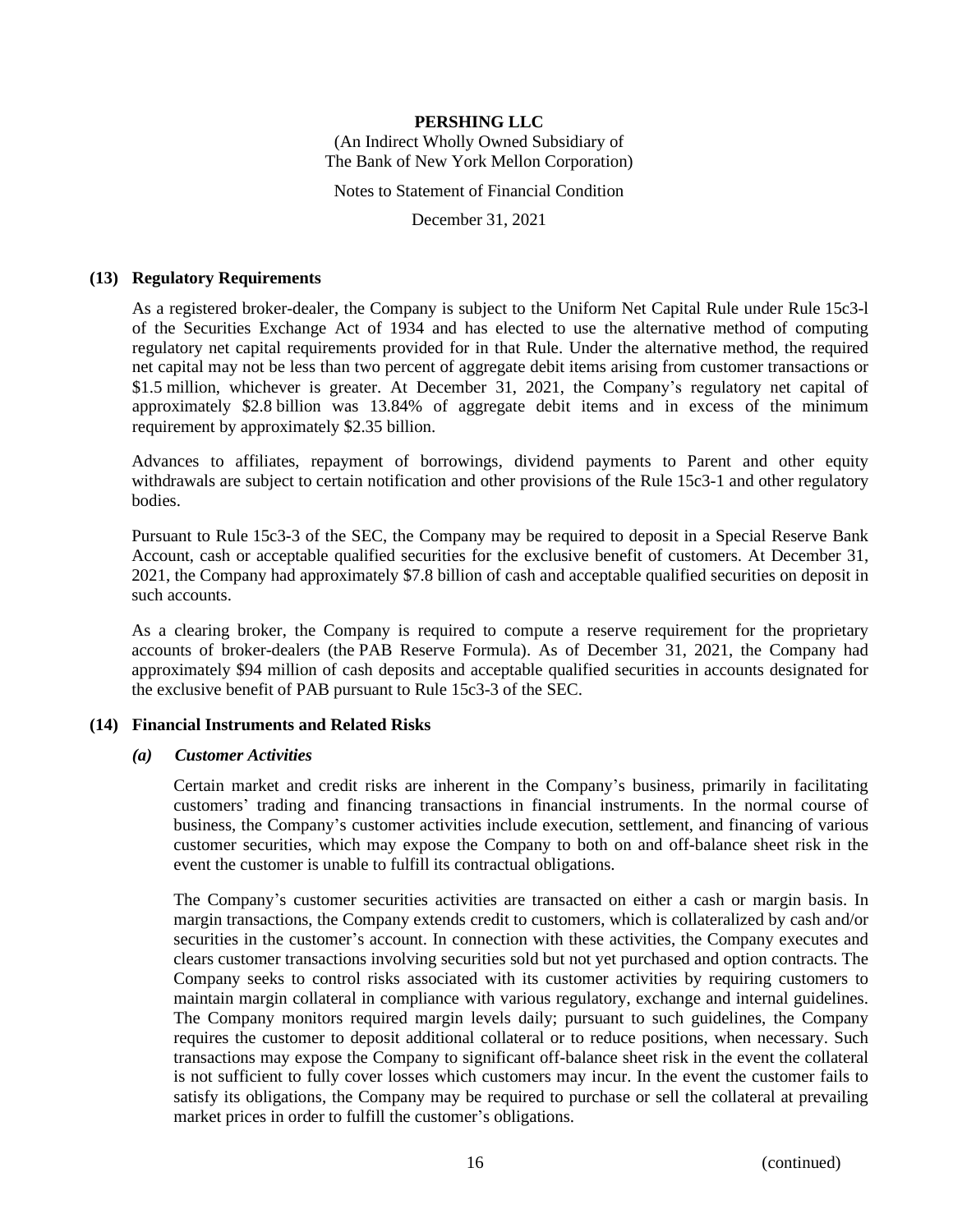### **PERSHING LLC** (An Indirect Wholly Owned Subsidiary of The Bank of New York Mellon Corporation)

Notes to Statement of Financial Condition

December 31, 2021

The Company's customer financing and securities settlement activities may require the Company to pledge customer securities as collateral in support of various secured financing sources, such as securities loaned. Additionally, the Company pledges customer securities as collateral to satisfy margin deposits of the Options Clearing Corporation. In the event the counterparty is unable to meet its contractual obligation to return customer securities pledged as collateral, the Company may be exposed to the risk of acquiring the securities at prevailing market prices in order to satisfy its obligation. The Company controls this risk by monitoring the market value of securities pledged on a daily basis and by requiring adjustments of collateral levels in the event of excess market exposures.

### *(b) Credit Risk*

As a securities broker and dealer, the Company is engaged in various securities trading and brokerage activities servicing a diverse group of domestic and foreign corporations, governments, and institutional and individual investors. A substantial portion of the Company's transactions is executed with and on behalf of institutional investors including other broker-dealers, banks, U.S. government agencies, mutual funds, hedge funds and other financial institutions.

Credit risk is the potential for loss resulting from the default by a counterparty of its obligations. Exposure to credit risk is generated by securities and currency settlements, contracting derivative and forward transactions with customers and dealers, and the holding in inventory of loans. The Company uses various means to manage its credit risk. The creditworthiness of all counterparties is analyzed at the outset of a credit relationship with the Company. These counterparties are subsequently reviewed on a periodic basis. The Company sets a maximum exposure limit for each counterparty, as well as for groups or classes of counterparties. Furthermore, the Company enters into master netting agreements when feasible and demands collateral from certain counterparties or for certain types of credit transactions.

### *(c) Market Risk*

Market risk is the potential loss the Company may incur as a result of changes in the market or fair value of a particular financial instrument. All financial instruments are subject to market risk. The Company's exposure to market risk is determined by a number of factors, including size, duration, composition and diversification of positions held, the absolute and relative level of interest rates and foreign currency exchange rates, as well as market volatility and liquidity. The Company manages market risk by setting and monitoring adherence to risk limits.

Financial instruments sold, not yet purchased represent obligations of the Company to deliver the specified security at the contracted price and thereby, create a liability to purchase the security in the market at prevailing prices. Accordingly, these transactions result in off-balance sheet risk, as the Company's ultimate obligation to satisfy the sale of financial instruments sold, not yet purchased may exceed the amount reflected in the statement of financial condition.

### *(d) Operational Risk*

In providing a comprehensive array of products and services, the Company may be exposed to operational risk. Operational risk may result from, but is not limited to, errors related to transaction